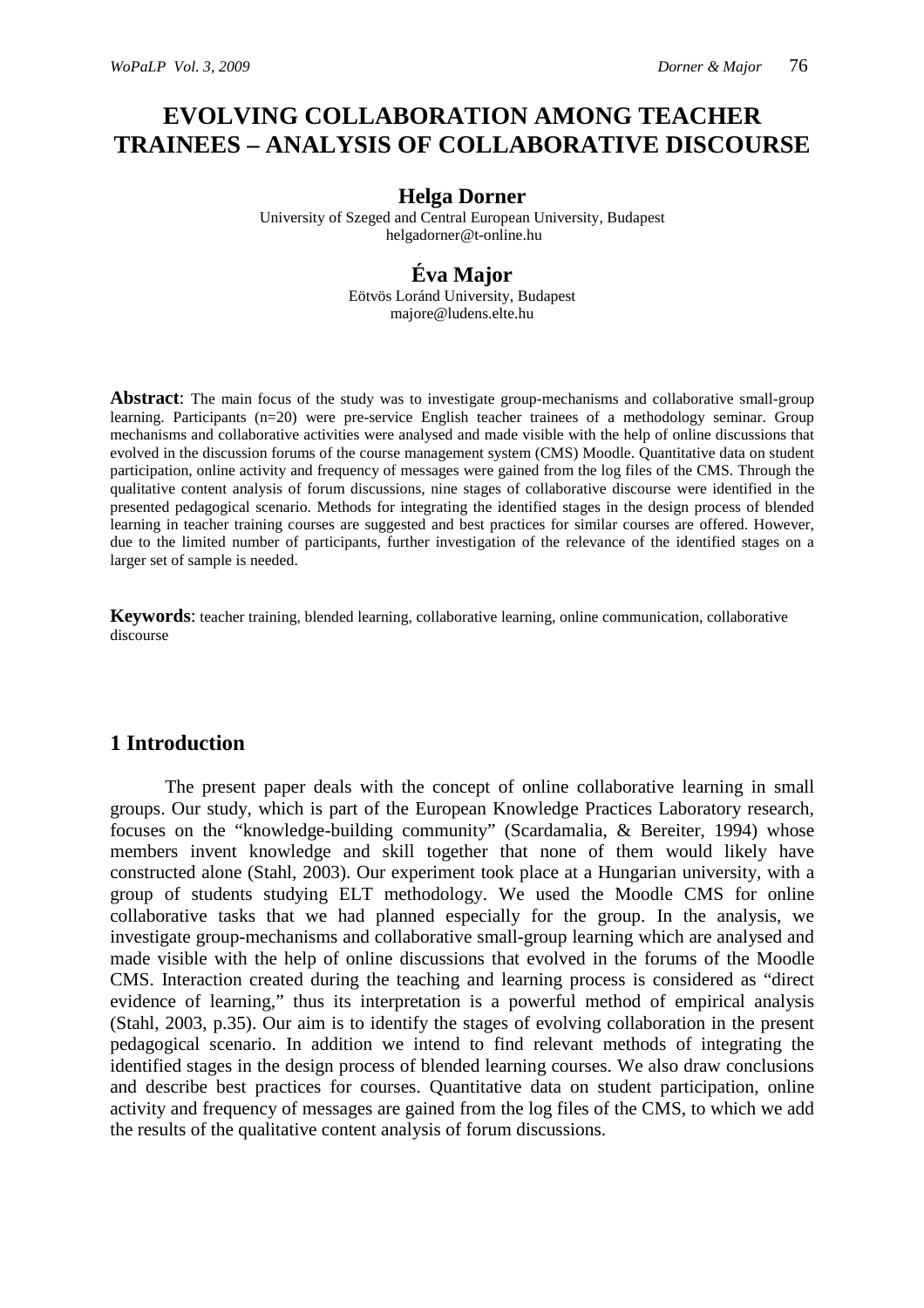## **1.1 Collaborative vs. cooperative learning**

The notion of *cooperative learning* prevailed in both the professional literature and the practice of computer-supported group-based learning of the 70s and 80s. The concept of *collaborative learning*, however, first appeared in the 90s. It is described as a social activity during which new problem-solving knowledge is constructed collaboratively, and involving negotiation as well as sharing meaning relevant to the problem-solving task. Thus, collaboration "is a coordinated, synchronous activity that is the result of a continued attempt to construct and maintain a shared conception of a problem" (Roschelle, & Teasley, 1995, p.70).

*Cooperative learning* should be distinguished from *collaborative learning* since the former involves a division of labour among the participants where each person is responsible for a portion of the task/problem and the results of the activity will be presented individually (Dillenbourg, Baker, Blaye, & O'Malley, 1996). In group-based cooperative learning members split the work *hierarchically*, and are responsible for independent sub-tasks (Roschelle, & Teasley, 1995) (the same mechanism is tagged by Dillenbourg (1999) as *vertical* division of labour). In cooperation, since group members do their tasks individually, coordination is only required when summarising partial findings.

*Collaborative learning*, however, entails group members' engagement in a joint effort to solve a problem. Spontaneous division of labour may occur in collaboration as well but in a *heterarchical* (Roschelle, & Teasley, 1995) or *horizontal* (Dillenbourg, 1999) manner, i.e. cognitive processes are divided into intertwined layers. While in the case of cooperation roles are fixed until the end of the learning process, in collaboration roles may shift every few minutes depending on the contributions participants may be able to deliver. In the latter case permanent coordination is an essential part of the synchronous workflow.

## **1.2 Knowledge building in collaborative learning**

The concept of collaborative knowledge building is pioneered by Scardamalia and Bereiter's research (1991). Central to their work is the transformation of a traditional classroom into a knowledge-building community where the system itself is computer supported. In their view, instead of knowledge building, knowledge reproduction strategies focussing on copy-delete mechanisms are overemphasized (p.38). This latter mechanism is less effective as far as cognitive development is concerned, while the former one strongly supports cognitive development.

Collaborative knowledge building is a sequential learning process that involves personal understanding (our individual personal beliefs are shaped) and social knowledge building (personal understanding is transformed when entering into a social process of interaction with other people and with our shared culture) (Stahl, 2006). As the first step of the process, a member of the community/group articulates her personal belief, the participants then discuss this public statement from multiple perspectives. The discussion consists of conflicting arguments and rationales for different points of view. As a result of this discussion, clarification of differences in interpretation and terminology may evolve and "the interchange may gradually converge on a shared understanding" (Stahl, 2006, p.197).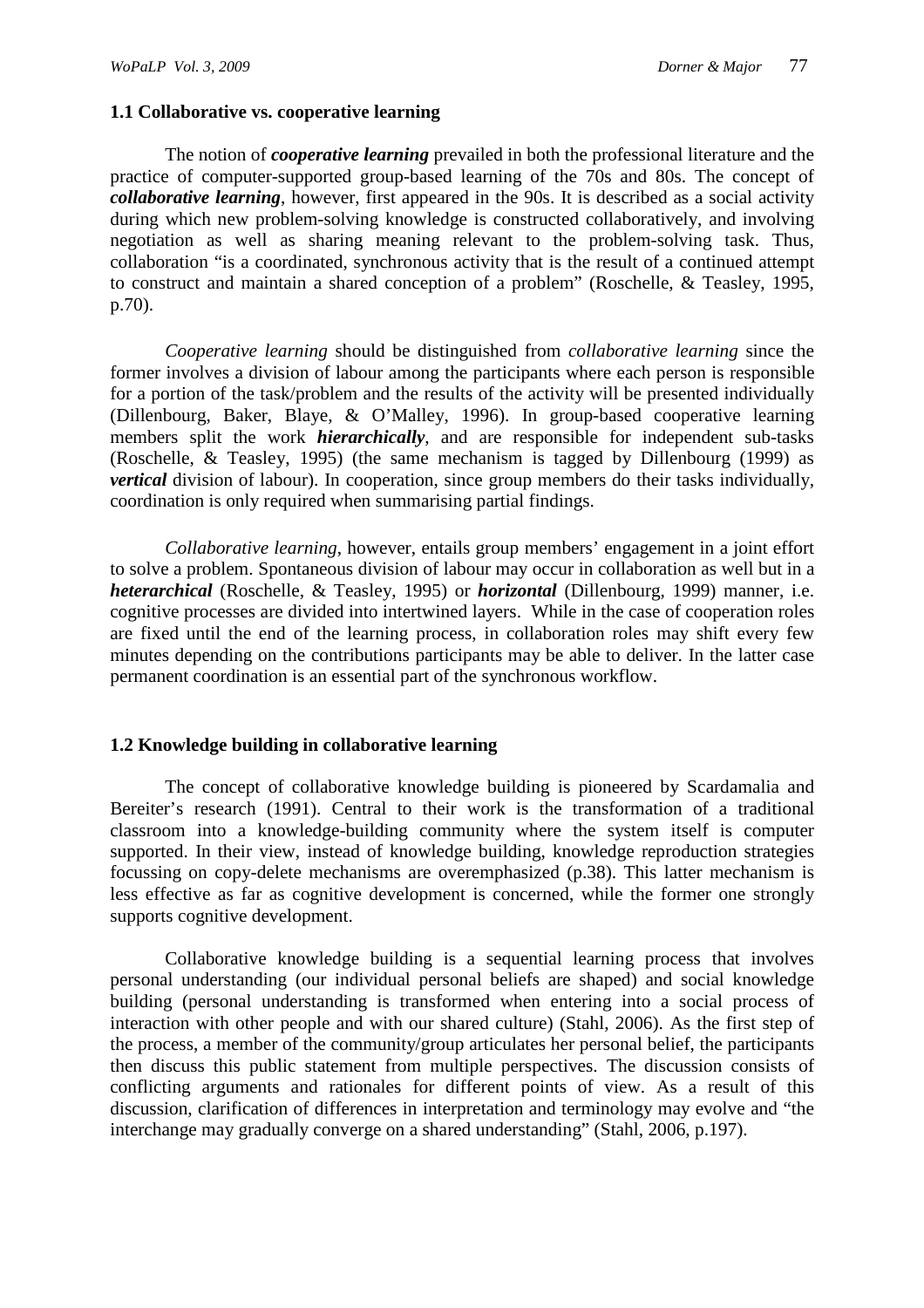## **1.3 Collaborative knowledge-building discussions**

Strijbos, Martens and Jochems (2004) claim that group interaction is affected by two important principles, called *positive interdependence* (PI) and *individual accountability* (IA), which were introduced in the 80s connected to research on group dynamics and group cohesion. PI refers to the degree to which the performance of a single member is dependent on the performance of all others (Johnson, 1981, as cited by Strijbos, *et al*., 2004). It can be achieved through the task, resources, goals, rewards or the environment (Brush, 1998 as cited by Strijbos, *et al*., 2004). IA refers to the extent to which group members are held individually accountable for jobs, task or duties, central to group performance or group efficiency (Slavin, 1980, as cited by Strijbos, *et al*., 2004).

Knowledge-building discourse (interactions among group/community members) is an essential constituent of collaborative learning (Scardamalia, & Bereiter, 1994). The process of collaborative learning is not merely accomplished interactionally, but is constituted of the interactions between participants. This is what Suthers (2005) called *intersubjective learning* or, as Stahl (2006) described it, as *group cognition*. Scardamalia and Bereiter (1994) divided characteristics for knowledge-building discourse into three categories: (a) focus on problems and depth of understanding; (b) decentralized, open knowledge environments for collective understanding; and (c) productive interaction within broadly conceived knowledge-building communities, e.g., peer-review.

As opposed to the dominant position of cognitive psychology and artificial intelligence in the 70s and 80s whereby social interaction was seen as background for individual information processing, today the focus has shifted to group-level processes and the properties of group interactions (Dillenbourg, *et al*., 1996). Thus, "the focus [is] no longer on what might be taking place 'in the heads' of individual learners, but what [is] taking place between and among them in their interactions" (Stahl, Koshmann, & Suthers, 2006, p.7)

## **1.4 Qualitative interaction analysis**

In collaborative learning *constant scaffolding* is extremely important, in which *interaction between participants* plays a crucial role. Members of a community are not isolated nodes, but are in a network, react to each other and are in interaction when working collaboratively (regardless of shared time and space). Creative collaboration and joint learning evolve from interaction, since group members share and negotiate meanings, formulate opinions and ideas, and discover jointly.

Analysis and interpretation of online group-interactions stored in a *virtual learning environment* (VLE) – in our case the Moodle *course management system* (CMS) – make collaborative knowledge-building and group processes "visible" and thus, are powerful methods of empirical analysis (Stahl, 20003, p.35). Analysis and interpretation of collaborative learning have to be performed at least at two levels, differentiating the *process* (group functioning) from the *product* (task performance) of collaboration (Collazos, Guerrero, Pino, & Ochoa, 2002, as cited in Daradoumis, Martinez-Mones, &Xhafa, 2006).

Several interaction analysis models have been employed for analysing online interactions in a qualitative manner *(*Henri, 1992; Newman, *et al.*, 1995; Zhu, 1996; Gunawardena, *et al*., 1997; Fahy, *et al*., 1999; Garrison; 2000; Rourke, *et al*.; Anderson, & Archer, 2001). One of the first frameworks of analysis is Henri's (1992) content analysis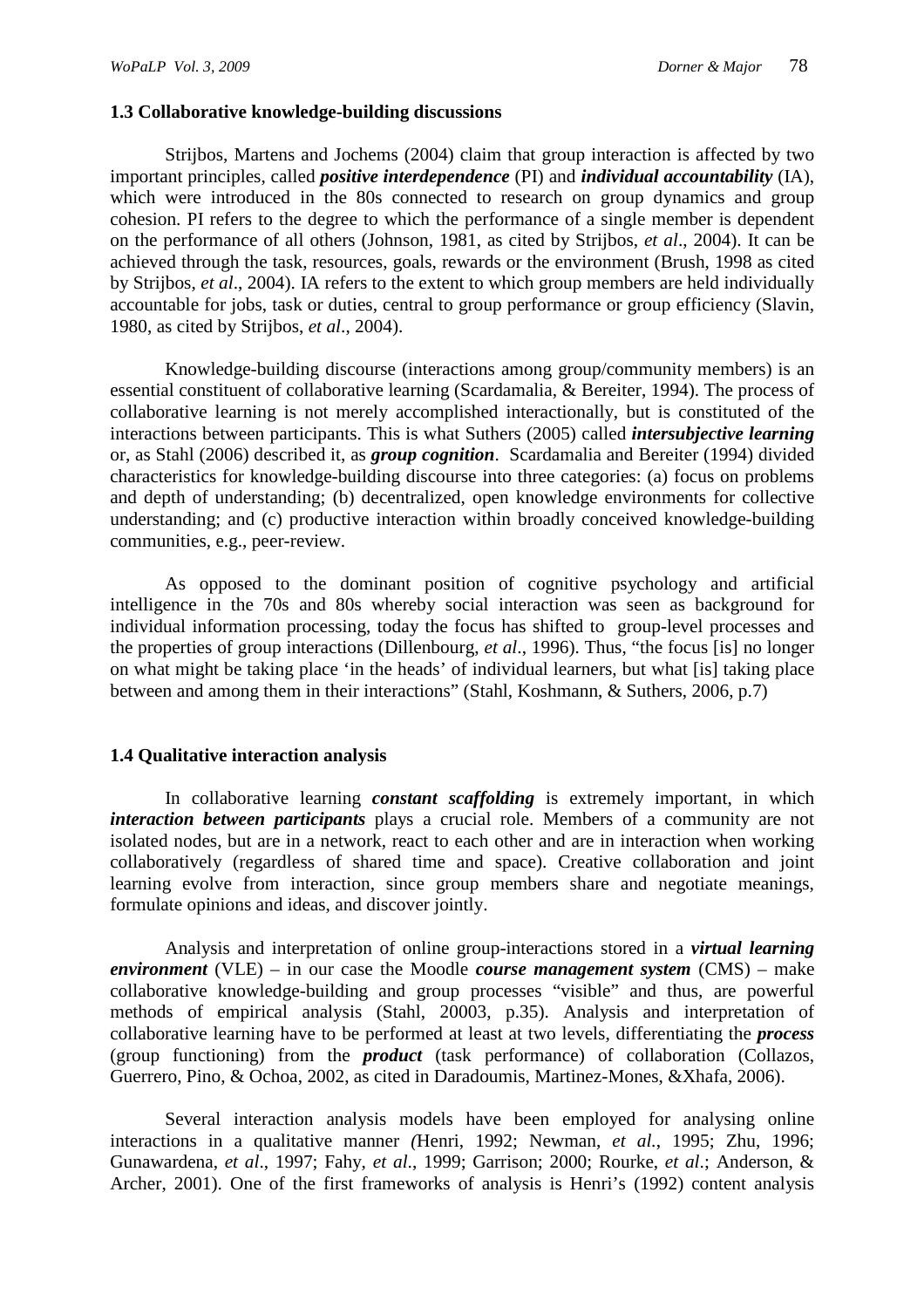model, which focuses on three aspects: (a) what is said on the subject, (b) how it is said, and, (c) processes and strategies. The framework itself has five dimensions: participative, social, interactive, cognitive, and metacognitive. Henri established operational definitions of each and then identified indicators, which would allow one to recognise and identify their occurrences in the text.

Gunawardena, Lowe and Anderson's (1997) model is based on Henri's framework; however, it exclusively focuses on the examination of the social construction of knowledge. According to their model, interactions were grouped into five categories based on their characteristics. In this framework as well coding is supported by operational definitions and identified indicators.

- Phase I: Sharing/comparing of information
- Phase II: The discovery and exploration of dissonance or inconsistency among ideas, concepts or statements
- Phase III: Negotiation of meaning/co-construction of knowledge
- Phase IV: Testing and modification or proposed synthesis or co-construction
- Phase V: Agreement statement(s)/applications of newly-constructed meaning

This model is a qualitative interaction analysis framework in which messages were considered as the units of analysis.

Daradoumis, *et al*. (2006), based on the theoretical principles and indicators of effective collaboration of McGrath (1991), Webb (1992), Sfard (1998), Soller (2001) and MacDonald (2003), specified four indicators: (1) *task performance* (learning outcome), (2) *group functioning* (participation/interaction behaviour), (3) *social support* and (4) *help services* (task/process scaffolding). Qualitative analysis, by applying these indicators or categories, enables the detailed description of collaborative processes and the evaluation of group and personal performance by the tutor (Daradoumis, *et al*., 2006).

# **1.5 Designing group interactions in Computer-Supported Collaborative Learning (CSCL)**

Online collaborative learning environments enable the participants of the teaching and learning process to collaborate and work jointly on a problem/task (in pairs or groups) overcoming the limitations of time and space. CSCL as referring to "the practices of meaning making in the context of joint activity" focuses on the essentially social practices of joint meaning making (Stahl, 2006, p.221). Such learning environments present complex problem situations and provide students with a rich variety of tools that support their attempts to control complex relationships of learning tasks (Lehtinen, 2003).

Strijbos, *et al*. (2004) identify five critical elements for process oriented CSCL design: (1) learning objectives; (2) task type; (3) level of pre-structuring; (4) group size; (5) computer support. As for the latter element, Lipponen (2001) argues for the distinction between "collaborative use of technology" and "collaborative technology". The former one refers to technology that supports basic aspects of communication, collaborations and coordination (e.g., WebCT, Blackboard, Moodle). Collaborative technology refers to tools designed to provide specific support, such as dialogue structuring (C-HENE) (Baker, & Lund, 1997) or thinking types (CSILE, Knowledge Forum) (Scardamalia, & Bereiter, 1991).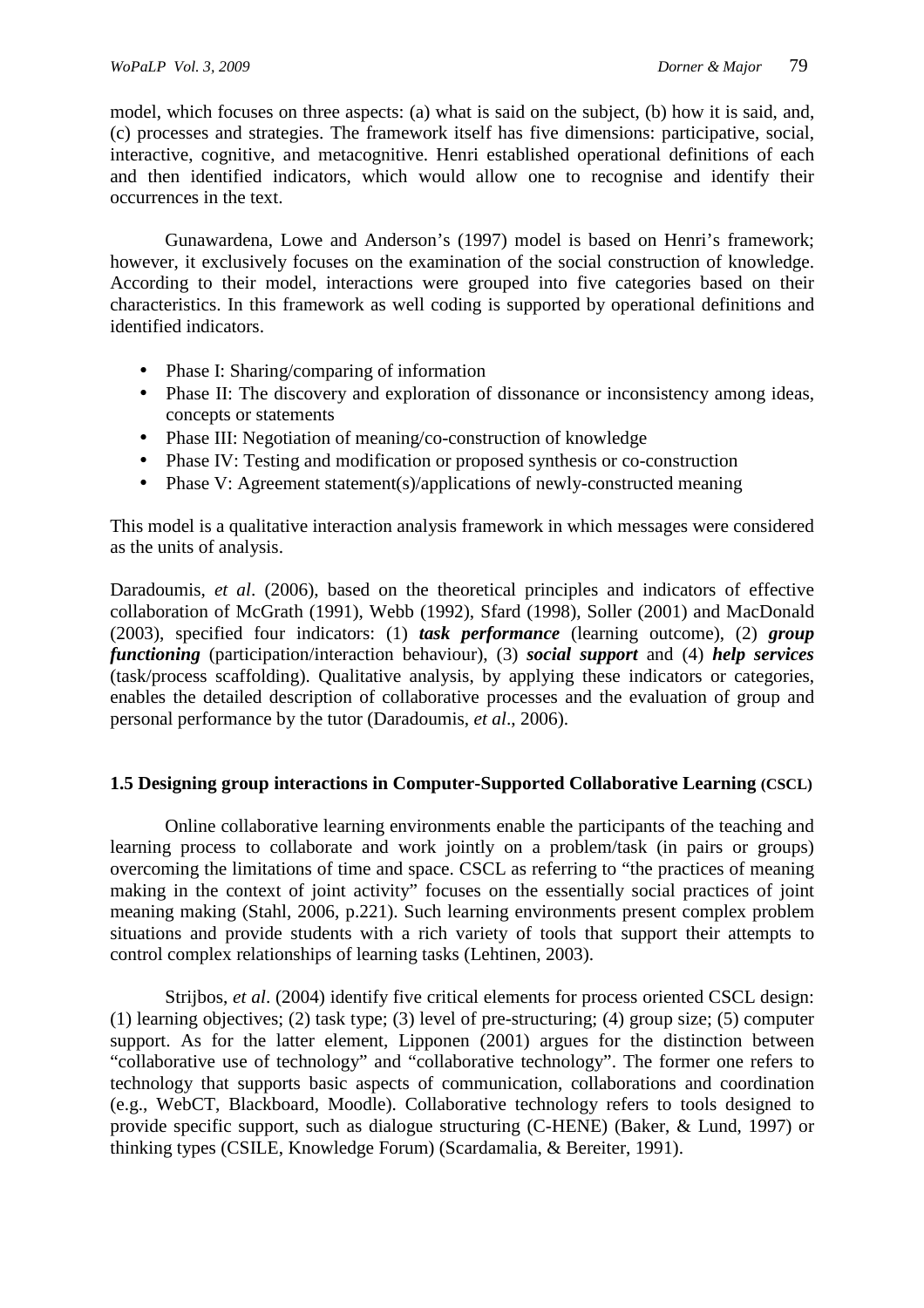As regards learning objectives, Strijbos, *et al*. (2004) argue for two categories: the development of *closed skills* and *open skills*. In the context of collaborative learning the closed skills will not likely elicit intensive interaction, i.e., the interaction threads contain chains of reactive remarks on task delivery. In contrast, open skills involve argumentation and negotiation, where "students not only react but reciprocally build on each other's contributions" (p.411).

In the case of the second dimension *task type*, Strijbos, *et al*. (2004) make a distinction between *well-structured tasks* and *ill-structured tasks*. Well-structured tasks elicit less interaction since there is only one correct solution (Jonassen, & Kwon, 2001), while illstructured tasks have no clearcut solution, thus finding the appropriate solution entails more intensive discourse.

Although pre-structuring (third dimension) may evolve spontaneously in a collaborative activity within the group, the chances are low. Thus, it is the task of the facilitator (teacher) to ensure positive interdependence and individual accountability in the process of moderation and establishing the appropriate learning environment. The continuum of this dimension ranges from "high pre-structuring" to "low pre-structuring".

Concerning *group size*, Fuchs, *et al*. (2000) claim that interacting in four-member groups resulted in more cognitive conflicts than in dyads (as cited in Strijbos et al., 2004). Small-group interactions (three-six members) can form three patterns according to Rafaeli and Sudweeks (1997): (1) interaction is dominated by one student; (2) all group members participate, but do not build on each other's contributions; (3) interaction is spread across episodes and messages built on the input of preceding messages. Although generally only a few studies report on the effect of group size on collaborative learning, when designing tasks for interaction in CSCL environment it should definitely be considered as a dimension.

# **2 Research questions and methodology**

As indicated above, the aim of this study is to identify the stages of collaboration in the present pedagogical scenario. Therefore, central to our investigation is the question *how collaboration evolves* (if it does at all) among students participating in a teacher training course that is designed in a blended form, and *what are the implications (and effects) of this new educational paradigm and instructional design* in classroom practice at university-level. In addition we intend to find relevant methods of integrating the identified stages in the design process of blended learning courses. Thus, the question of *how to integrate collaborative tasks* in the methodological inventory of instructors of courses alike is highly relevant.

According to our expectations, the process of collaboration can be traced and made visible within the online interactions, which evolved in the course of joint work among the group members. Hence, our primary source of data is the online interactions stored in the CMS. We employed the method of qualitative content analysis as a research instrument in order to undertake the thorough analysis of the evolving online discussions *a posteriori,* thus gaining insights into the assumed flow of collaborative processes. However, quantitative data on student participation, online activity and frequency of messages were also considered as an important source of information since they might be relevant as potential confounding variables.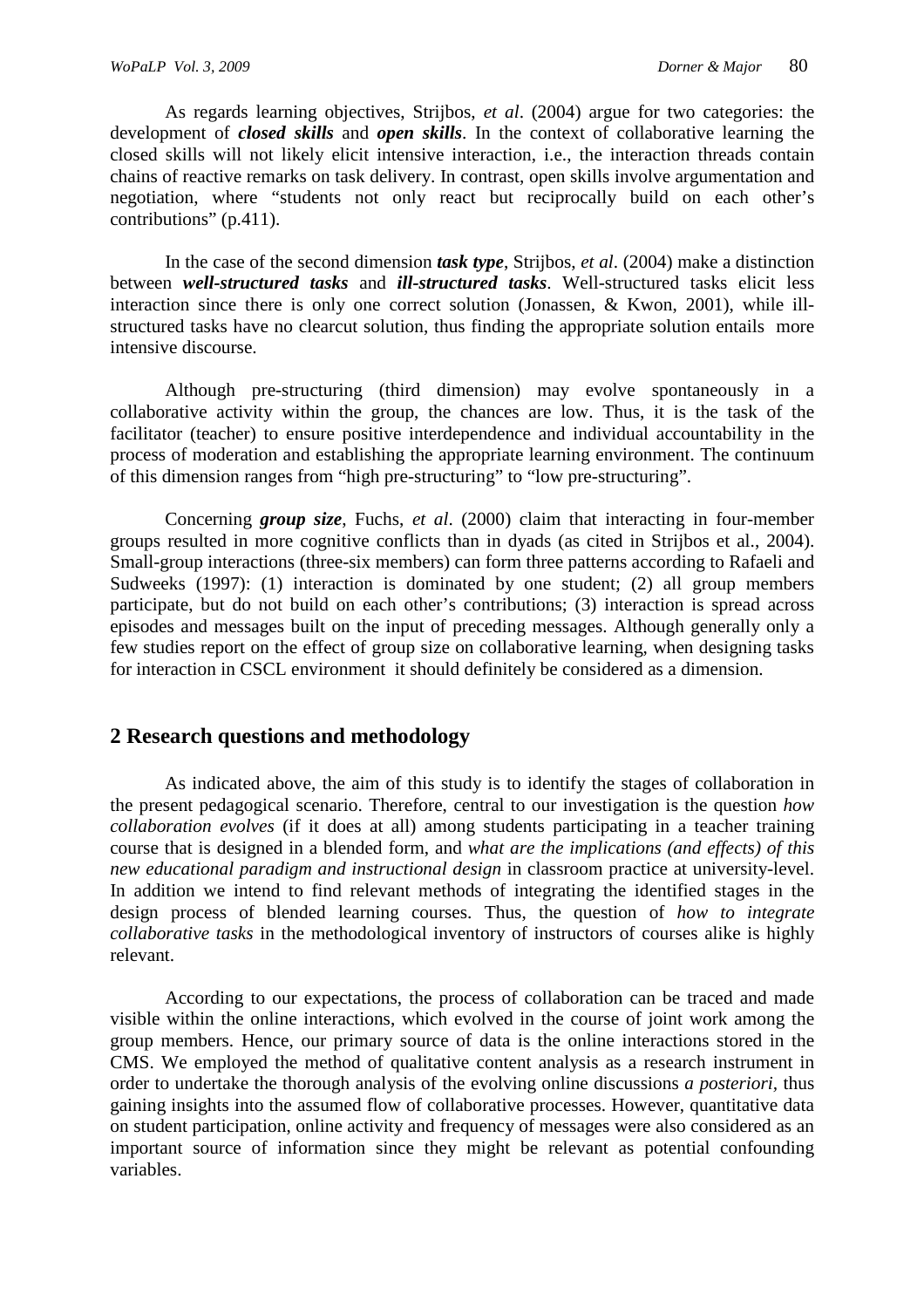# **3 Context: parameters of the methodology seminar**

Our sample was an ELT methodology seminar group at a university in Budapest (autumn term, 2007), the number of participants was 20, with two moderating tutors: the authors of this article. Our experiment was carried out as an addition to the established, rather rich curriculum of the course (topics of ELT methodology, microteaching, observation, etc.). The students were processing modules (coherent task series) within the Moodle CMS on methodology related topics, which were not dealt with during the classes.

From a group dynamics point of view, it is important to mention that the students attending the course came from two different training programmes. The majority were students choosing teacher training as part of the university level American Studies programme (11 students), the remainder were attending a four-year college-level teacher training programme. Although we were not prepared to examine the differences between the kinds of population, during the research it became clear that they did not socialise very much with each other and their attitudes were very different. This is why we had the explicit aim of mixing the two groups as well.

Before presenting the process of developing a collaborative learning environment with this special group, we should mention that both tools used in the experiment, i.e., online communication and collaborative learning, are rather new and unusual in the present practice of teacher training, or even higher education in Hungary. Although online tools and virtual learning environments are gaining more and more ground in the learning process, their function is primarily to facilitate the presentation, delivery and collection of information, and they are rarely used for practising genuine online communication. Consequently students are increasingly 'forced' to use these tools but their multiple functions are far from being exploited adequately. Students' general attitude to the tools of information and communication technology (ICT) is also influenced by some other factors than the ones mentioned above, like access to computers and internet, or previous positive or negative experience, which we tried to identify with the help of a questionnaire. The results will be processed in a further study.

## **3.1 Learning objectives**

In the light of the above, at the beginning of our experiment we formulated the following aims, which, according to Strijbos, *et al.* (2004), belong to the category of 'open skills':

Students should have the opportunity to…

- become aware of their own beliefs and attitudes to education and recognise alternatives,
- get to know theories of online communication and collaboration,
- discuss and argue about theories,
- apply theory in realistic situations,
- discover and try out the possibilities of the online surface,
- work in small groups,
- acquire and develop skills and procedures,
- give reflective feedback on the learning process and on the facilitators' contribution.

When planning the research framework, we focussed on creating a learning environment that, when completed with special subject characteristics, could be used in a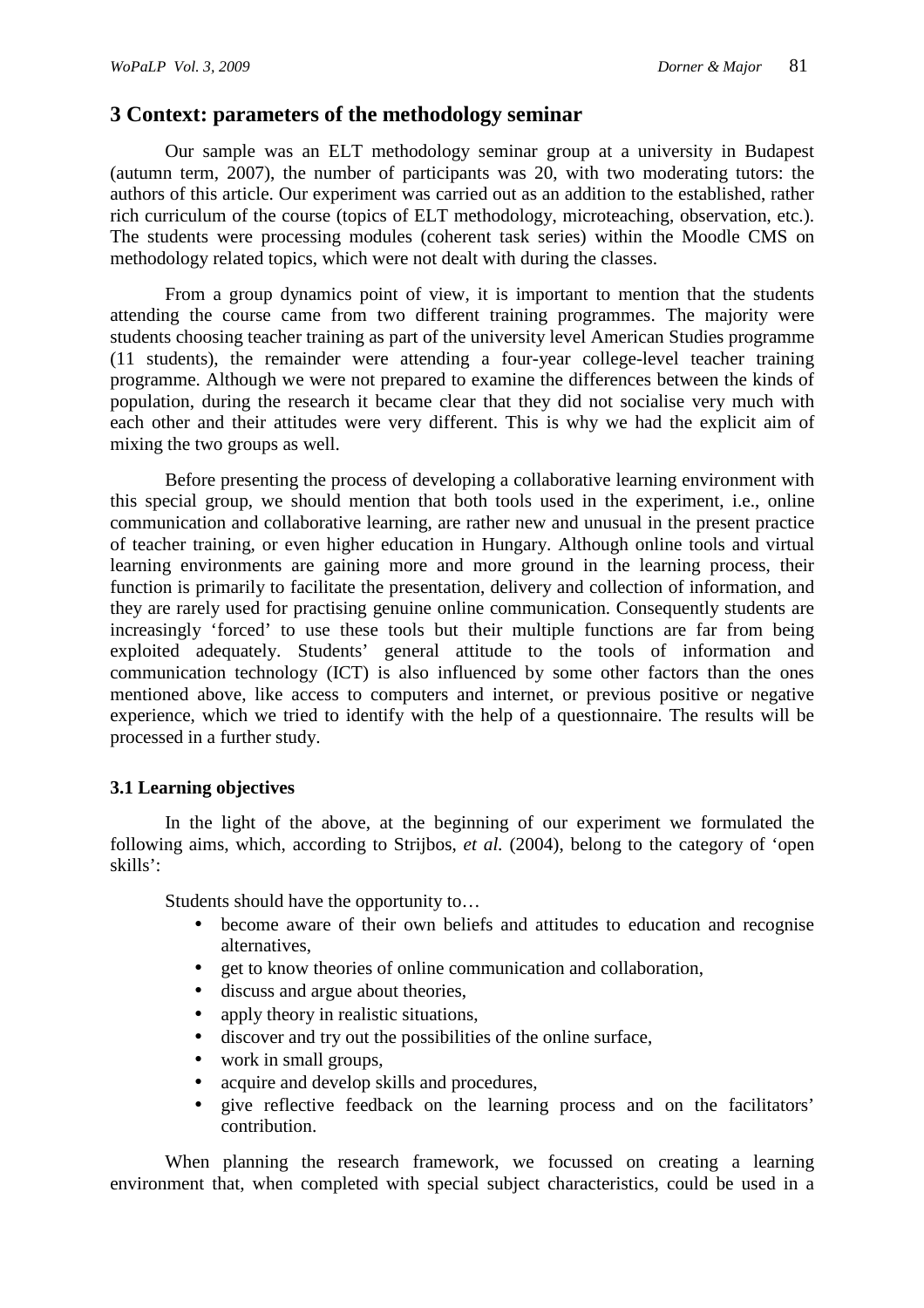secondary school class as well. In other words, we were trying to motivate the teacher trainees to experiment with similar projects as teachers in the future.

## **3.2 Task types**

The online component of the course was based on modules, i.e. two broader topics that are not included in the curriculum for the face-to-face seminars. For both topics a series of tasks was prepared for smaller groups within which the subtasks were precisely allocated. Every member was responsible for the initiation and/or the summary of a discussion or putting together a 'group product'. As a result of online collaboration, the groups prepared a 'final product' (course object~learning object) jointly. The discussions in each thread were planned to be rounded off by a summary of the main arguments and ideas by the person in charge of the moderation (group cognition). At the end of the module self-evaluation and peer evaluation was requested (reflective approach). The subject of the online modules was connected to EFL methodology (e.g., evaluation in an EFL classroom context, usage of ICT tools in EFL methodology). The modules were constructed as follows:

- 1. Introduction to the topic of the module (reading a short, motivating text) well-structured
- 2. Online discussion of first impressions (collecting pros cons of a method, for example) ill-structured
- 3. First readings well-structured
- 4. Open-ended questions (aiming at the explanatory, analytical, synthesising, evaluative levels of cognitive engagement) to discuss within the group (one group member responsible for opening and closings i.e. kick-off and summary of the main arguments/ideas collected jointly) with the mentor 'present' in each thread – ill-structured
- 5. Discussion forum exclusively for creating the group product (necessary links, materials attached there) – ill-structured
- 6. Evaluation of the group-product, peer-evaluation, self-evaluation.

# **3.3 Level of pre-structuring**

In our experience, pre-structuring is probably the most determinative in creating the learning environment. The teacher, the facilitator, continuously has to make decisions on how much autonomy the students should have in completing the tasks and to what extent determining the aims of the task or the task itself is necessary. For example, when asking the students to have a forum discussion on 'the advantages and disadvantages of email communication in teaching', the question is whether the teacher should clarify how long each argument or explanation should be and exactly how many of them should be included in the summary. Our experience shows that the more concrete the instructions were the more feedback and contributions we received, especially in the beginning, even if this might have had a 'spoon feeding effect' and possibly reduced the scope of autonomy. If the task is left open, it might lead to going blank, or demotivating the group.

Another key challenge of planning is putting the students into smaller groups. The most important question here is whether it is necessary to appoint a 'group head', a student responsible for completing the tasks, i.e. who is 'driving them' and helps the work of the facilitators, or the group should be given full autonomy in allocating the tasks. In our context, where students are socialised in a rather individualistic learning environment, the latter solution is not very effective. What would probably happen is that one or two enthusiastic members of the group would complete the task without drawing in the others, thus without real collaboration. In the case of the observed group we appointed group heads, but even so in some small groups another student took the lead or we did not manage to involve each and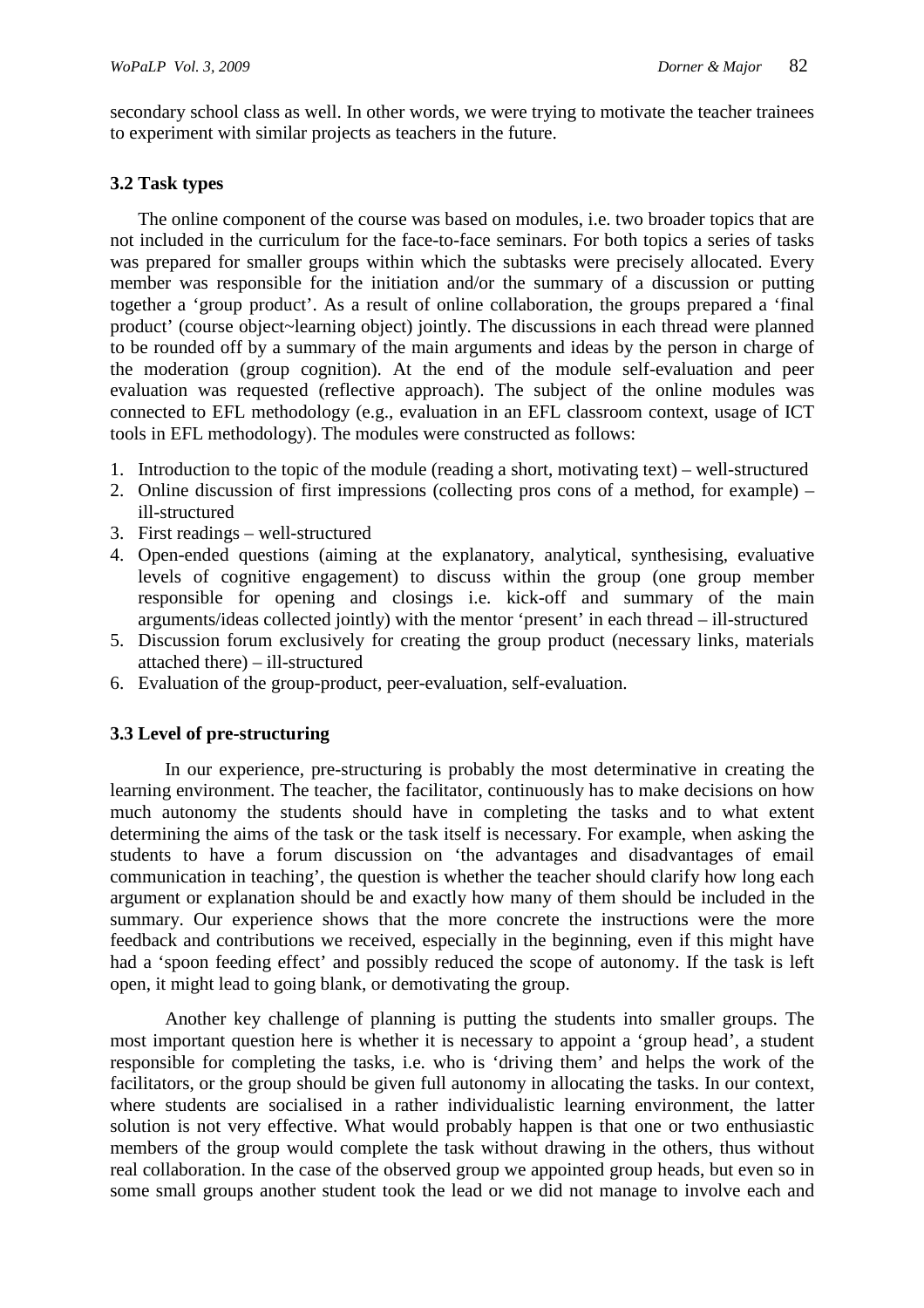every participant. In a later experiment of ours we appointed students to be responsible for smaller sections of each task (e.g. starting the discussion, or writing up a summary) in an attempt to involve everybody and define the tasks as meticulously as possible.

Consequently, task and course design automatically raises the issue of the role of the facilitators, especially with regard to being a 'teacher'allocating tasks or a 'group member' taking part in the discussions, and to what extent these two functions can be reconciled.

#### **3.4 Group size**

The study group was divided into four smaller groups of 4-5 students, since from a research point of view collaboration and interaction in small groups is more traceable, and intersubjective learning, knowledge building and the formation of group cognition more observable (Stahl, 2003). Most of the challenging issues raised are connected to the way groups are formed as well, since for example the decision about how to break down the tasks is highly influenced by how many people can work together ideally in a small group.

#### **3.5 Computer support**

For practical reasons we used the central Moodle VLE of Eötvös Loránd University, Budapest. This was advantageous because the students did not have to register separately for the Moodle course, but once they had registered for the course within the university's electronic administration system (ETR) they were automatically members of the Moodle course as well.

At the same time we struggled with some problems typical of huge systems serving several units. First of all, since the system is not yet operating at full capacity we had to cope with some technical difficulties. One of these was that sometimes it was impossible to upload a file. Secondly, from among the various and broadening functions of Moodle we could only use the centrally introduced and approved ones. For example, uploading any material or text for public access was the exclusive right of the tutor, which contradicts the basic philosophy of Moodle, namely constructivist learning. This caused quite a lot of extra work for the tutors, although we have to admit that it made the process of the course easier and more traceable. Still we feel that this feature is rather teacher centred and supports the more traditional forms of the teaching and learning process: the teacher uploads the material 'to be learnt', and the students 'prepare' from that. Mentioning all these circumstances is important because we would like to emphasise how novel and strange our experiment was for the students. Many who had been using Moodle for some time had never come across most of the functions we worked with, like the forum discussions or online groupwork.

#### **3.6 Student participation and online activity**

Information on the frequency of student logins was collected from the log files of the Moodle CMS. The online component of the course kicked off in mid-September 2007 (Figure 1), since only by that time did most of the students manage to register for the course and the facilitators (together with the help-desk support) to solve the unexpected technical problems concerning the online accessibility of the course. In the first month (until mid-October), the first group task was the main focus of the online activity. As suggested by Figure 1 below, the frequency of student logins reached its highest point right before the submission deadline of the first group task (45%). The figure also shows that the frequency of logins decreased steadily until the end of the course. The decrease stopped in mid-November for a short period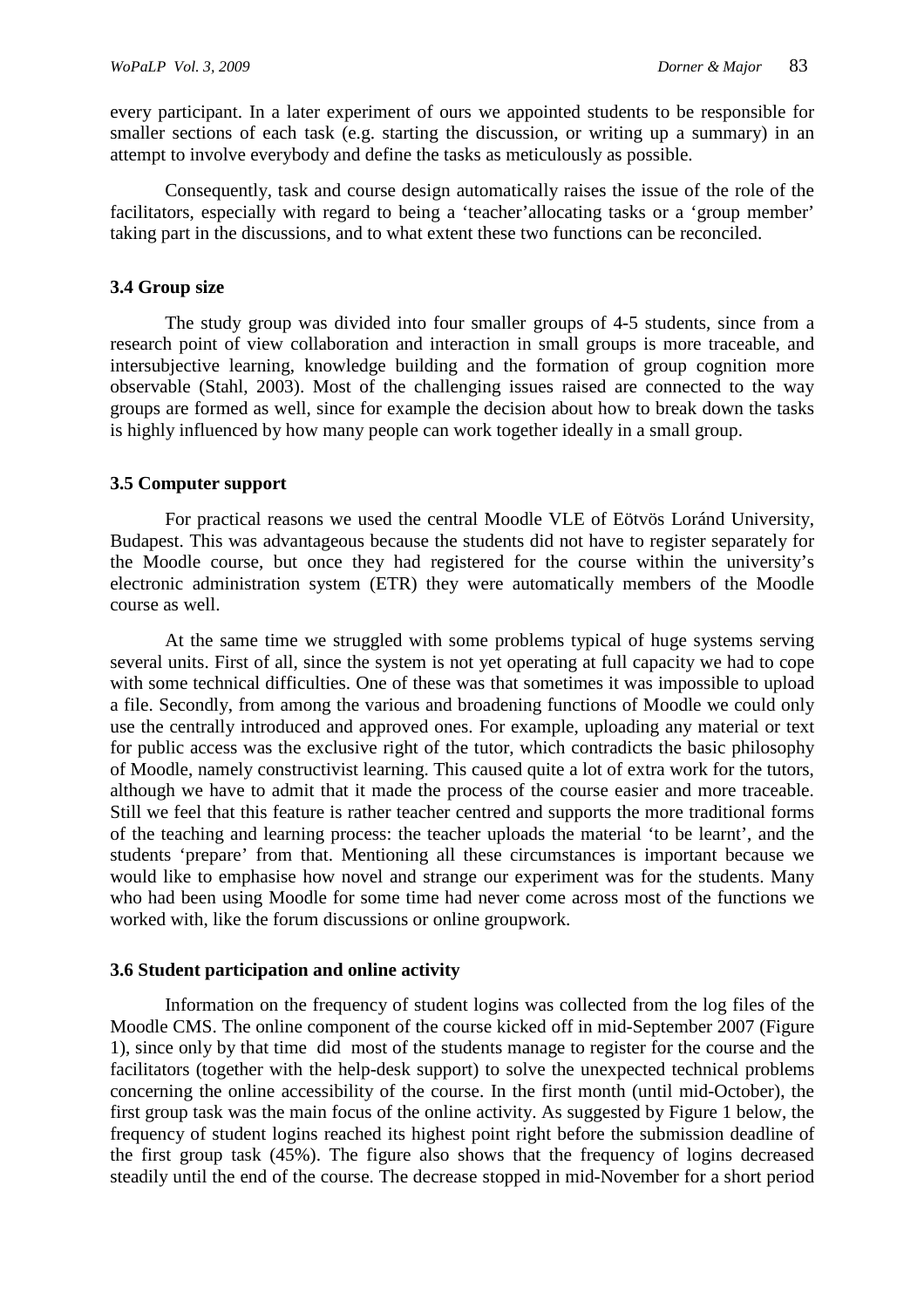

(23%), then in December the frequency reached the kick-off value (13%). The course continued in the following semester (spring 2008), thus the zero value was not reached.

Figure 1. Frequency of student logins on the Moodle CMS

Students' online activity, i.e., how active the individual students were, how often they commented on the forum, uploaded materials, read each others' contributions (shown in Figure 2), resembles to a great extent that for the frequency of logins: first steeply rising, then slowly decreasing. In the course of post-evaluations (interviews with the students and evaluation done by the facilitators) we found two factors to have had an influence on the frequency of student logins and online activity. The first group task (whose deadline is visible as the only peak of the curve in the diagram) *lacked evaluation and follow-up*, which was a general shortcoming of the course schedule. From the post-perspective this had a negative effect on any further activity. The lack of post-task evaluation is strongly linked to the second factor we referred to, namely, *keeping to the deadlines*. In several cases the more motivated groups finished the group tasks earlier, but the other half was way behind schedule. Taking this into consideration, the facilitators should have adjusted the deadline according to the course of events. The facilitators' lack of reaction had a negative impact on the groups, who preferred a faster workflow and this generated an unbalanced fluency of work in the seminar group as a whole. From the didactical aspect the greatest dilemma for the facilitators was whether it was right to adjust the tempo of the workflow to the needs of the slow groups, and by doing so neglecting the general schedule and risking the loss of student motivation and enthusiasm. In the present pedagogical scenario this decision was not right.



Figure 2. Students' online activity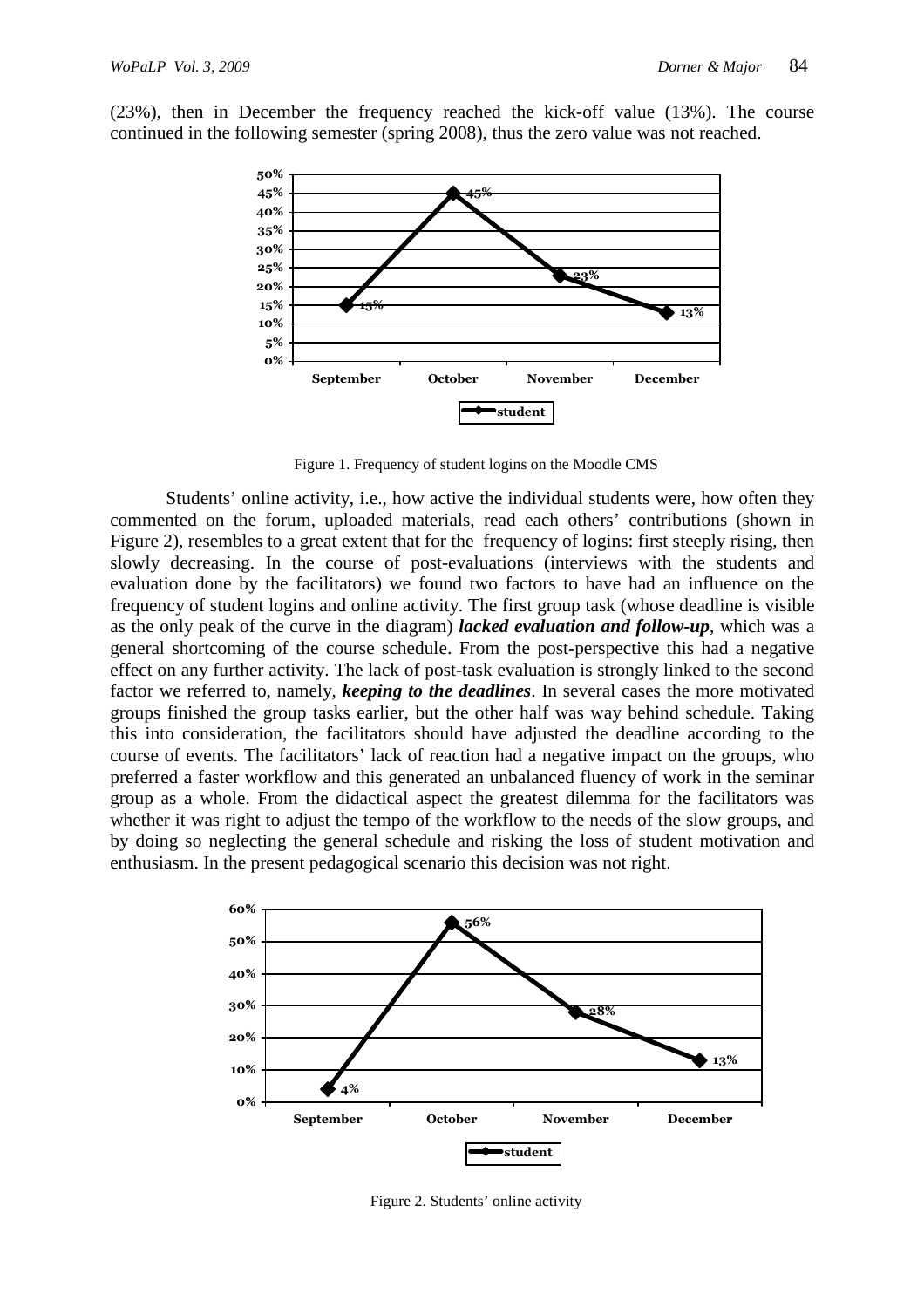#### **3.7 Number of sent messages**

Information on the number of messages sent by each student was also retrieved from the log files of the CMS. Table 1 shows the total number of messages (posts) sent by the students during the semester. All of the students sent at least one message. The values in bold represent the number of messages sent by the group leaders, which shows that in all groups the most active students were the ones who had the responsibility of 'leading' the small group. The values in italics refer to the least communicative participants: four students in the seminar group (one student per small group) sent only one message during the semester. In their case we cannot make reference to collaboration, or even to any tendency into that direction. Further elaboration is needed as regards the reasons for their lack of interaction.

| <b>Students</b> | <b>Total of</b><br>messages<br>$\frac{0}{0}$ | Number of<br>messages |
|-----------------|----------------------------------------------|-----------------------|
| ST1             | 9%                                           | 12                    |
| ST <sub>2</sub> | 6%                                           | 8                     |
| ST <sub>3</sub> | 7%                                           | 10                    |
| ST <sub>4</sub> | 7%                                           | 9                     |
| ST <sub>5</sub> | 12%                                          | 16                    |
| ST <sub>6</sub> | 7%                                           | 10                    |
| ST 7            | 1%                                           | 1                     |
| ST <sub>8</sub> | 2%                                           | 3                     |
| ST <sub>9</sub> | 1%                                           | $\boldsymbol{l}$      |
| <b>ST 10</b>    | 5%                                           | 7                     |
| ST 11           | 1%                                           | $\overline{c}$        |
| <b>ST 12</b>    | 6%                                           | 8                     |
| <b>ST 13</b>    | 1%                                           | $\mathcal{I}$         |
| <b>ST 14</b>    | 1%                                           | $\boldsymbol{l}$      |
| <b>ST 15</b>    | 13%                                          | 17                    |
| <b>ST 16</b>    | 7%                                           | 9                     |
| <b>ST 17</b>    | 4%                                           | 5                     |
| <b>ST 18</b>    | 8%                                           | 11                    |
| ST 19           | 1%                                           | 2                     |
| <b>ST 20</b>    | 2%                                           | 3                     |
| <b>TOTAL</b>    | 100%                                         | 136                   |

Table 1. Messages sent by the students

The ratio of student and facilitator posts is shown in Table 2. The total number of messages sent by the two facilitators is approximately the quarter of the total number of posts during the semester, which is the appropriate ratio suggested by the relevant literature. It has to be added, however, that despite the appropriate ratio of student-teacher communication the students' activity decreased during the course. Thus, providing the 'healthy' balance of student-teacher communication is a necessary but not sufficient condition of evolving collaborative discourse within the small groups, in other words the level of pre-structuring and ad-hoc decisions have an effect on student participation and activity.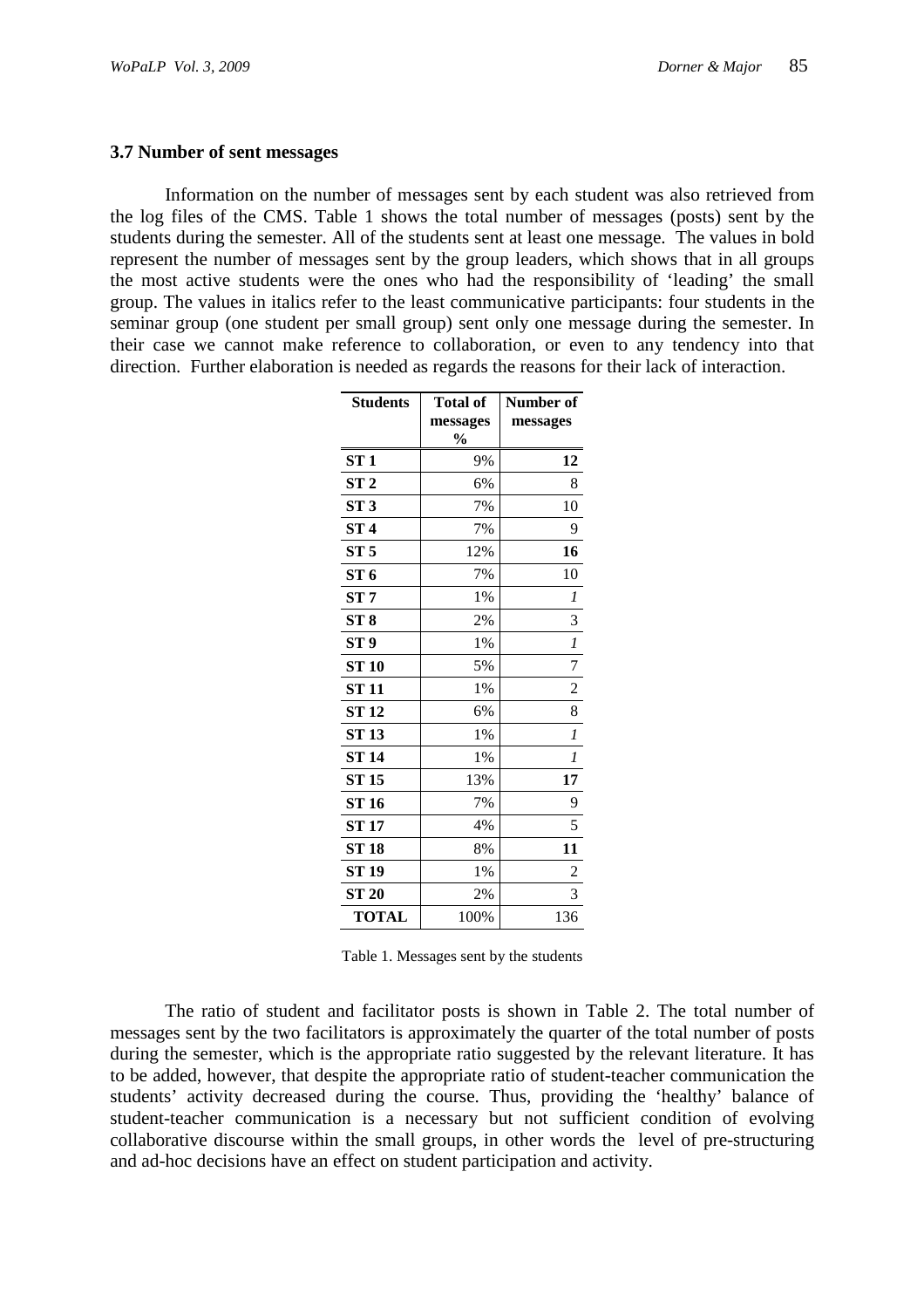|                     | Messages % | Number of |
|---------------------|------------|-----------|
|                     |            | messages  |
| <b>Facilitators</b> | 24%        |           |
| <b>Students</b>     | 76%        | 136       |
| TOTAL               | 100%       |           |

Table 2. Messages sent by students and facilitators

# **4 The process of evolving collaborative discourse – Phases in the development of interaction**

As mentioned above, the main focus of the research project was the analysis of learning and collaboration in an online learning environment. By examining all the written communication within the Moodle VLE during the course our aim was to explore and characterise the participation and activity of the learning group, to bring into view the process of evolving collaboration and to identify the phases of the group level learning process.

When analysing interaction we partly followed previous research methods. Having consulted the relevant literature, we concentrated on the online interactions and after several thorough readings, communication in the given pedagogical scenario served as a basis for developing our own analytical categories.<sup>1</sup> When identifying the phases, we used Salmon's (2000) five-stage model as a point of reference, which by describing the online learning and teaching process demonstrates primarily the steps of online community formation. Salmon's model specifies the following five stages: (1) access and motivation (2) online socialising; (3) information exchange; (4) knowledge construction; (5) development (providing links outside). In the course of our analysis we identified nine phases, which we introduce and illustrate with examples in the next section.<sup>2</sup>

## **Phase 1 Expressing uncertainty**

 $\overline{a}$ 

In the initial phase (in spite of the thorough preparation beforehand) the contents of the messages can be mostly characterised as 'path-seeking'. However, as the examples show, this is a collective action as well - aiming at joint problem solving – even if the goal is not more than answering one or two operative questions. In this phase most interactions reflect the uncertainty of the participants. Besides allocating sub-tasks, the students clarify among themselves what the task is exactly, in what format they are expected – or it is possible – to solve it and how to share responsibility. At this stage the facilitator is recommended to be frequently available online, since in many cases it is only she who can answer certain questions, so her absence might hinder the start of intensive work.

<sup>&</sup>lt;sup>1</sup> We would like to emphasise that in the analysed extracts we did not examine the contents of the students' contributions but we were trying to trace the process of thinking and creating ideas.

 $2$  The extracts are authentic, since during the EFL Methodology course the students communicated in English. We did not correct accuracy mistakes, but in some cases we quote only parts of a contribution, which is clearly indicated.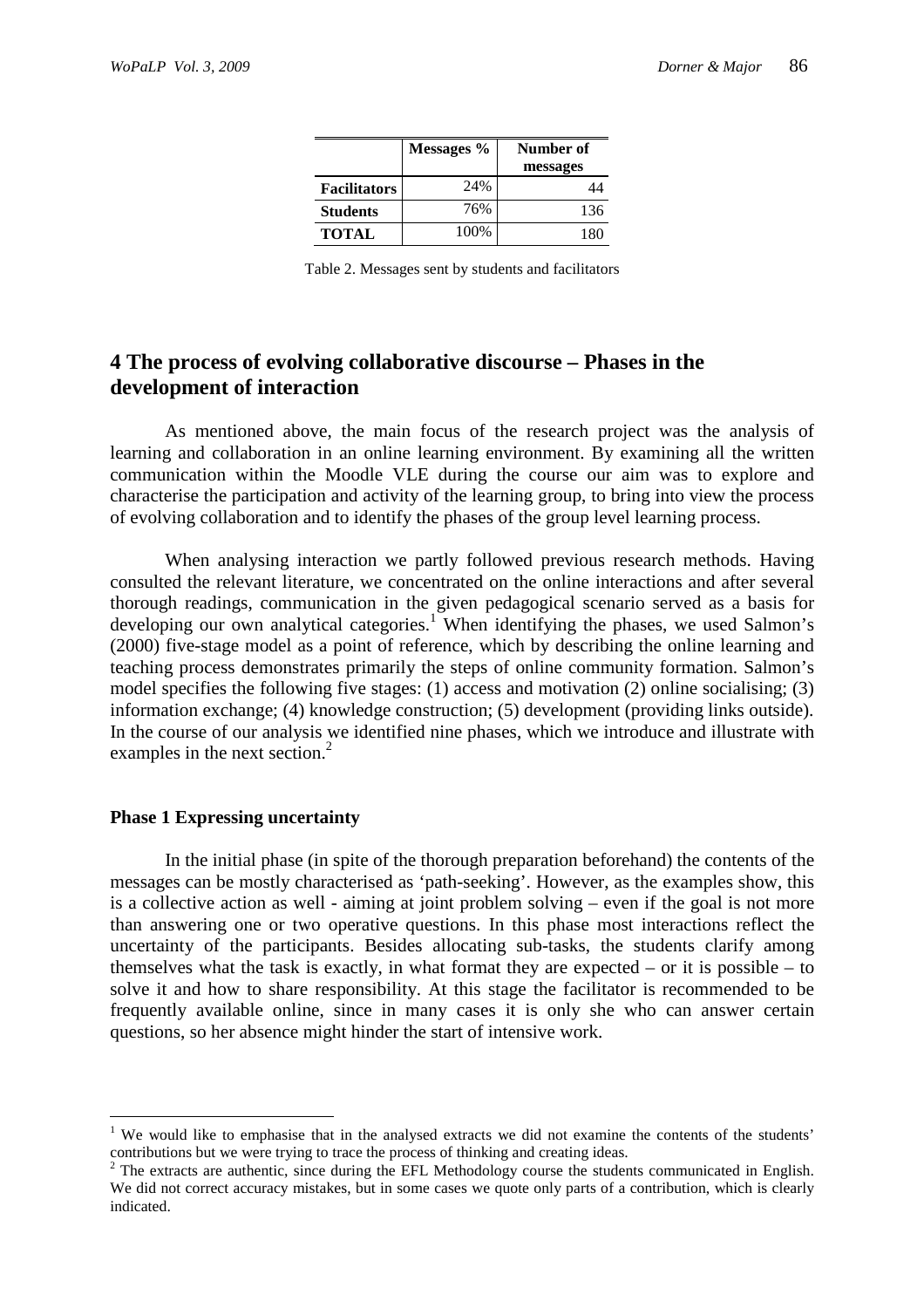```
Subject: Group 1 − Readings 
by Student 1 − Sunday, 7 October 2007, 04:55 PM 
It's OK from me, although I still don't get what we are supposed to do exactly... Anyway, when do we have to 
read this? Or when is the "deadline" for the reading? 
Thanks for the answer! 
A.
```
Example 2

```
Subject: Re: Group 1 − Readings 
by Student 2 − Tuesday, 9 October 2007, 08:53 AM 
oh, and one more thing! 
there is an exercise when we have to deal with our emails and collect some things from it as a group... Have you 
found that one? Is that clear for you? can you tell me what am I supposed to do exactly, because it's not very 
clear for me...?
```
# **Phase 2 Short, individual email-like messages I**

In the next phase messages of an administrative character are still dominant. The contributions are short, and their topic is generally closely connected to organisational issues, deadlines and procedures. For the time being the forum is used rather for formulating emaillike, brief and substantial questions and instructions. At the same time there are examples of an initial willingness to collaborate and share the job (e.g., the use of the first person plural: *'we now have to…; or reacting to a group mates idea: 'I think B's idea is good'*).

Example 3

Group 1 − Readings by Student 3 − Thursday, 4 October 2007, 09:07 PM

Dear All! If I'm not mistaken, **we now have** the reading list uploaded. Which readings would you like to read? Have a nice weekend, L.

Example 4

Subject: tasks by Student 4 − Monday, 8 October 2007, 11:55 PM

Hi Guys!

I've just checked the reading list and since I spend 8 hours a day in front of my computer and I also have constant access to the internet so **I would like to choose** the Beasenbach-Lucas and the Shea,V essays (**if it is still possible**). Gy.

Example 5

Subject: Group 4 − Tasks) by Student 5 − Sunday, 4 November 2007, 05:37 PM

Hi Everybody, **we have** a new task, so please, be active! Bye, J.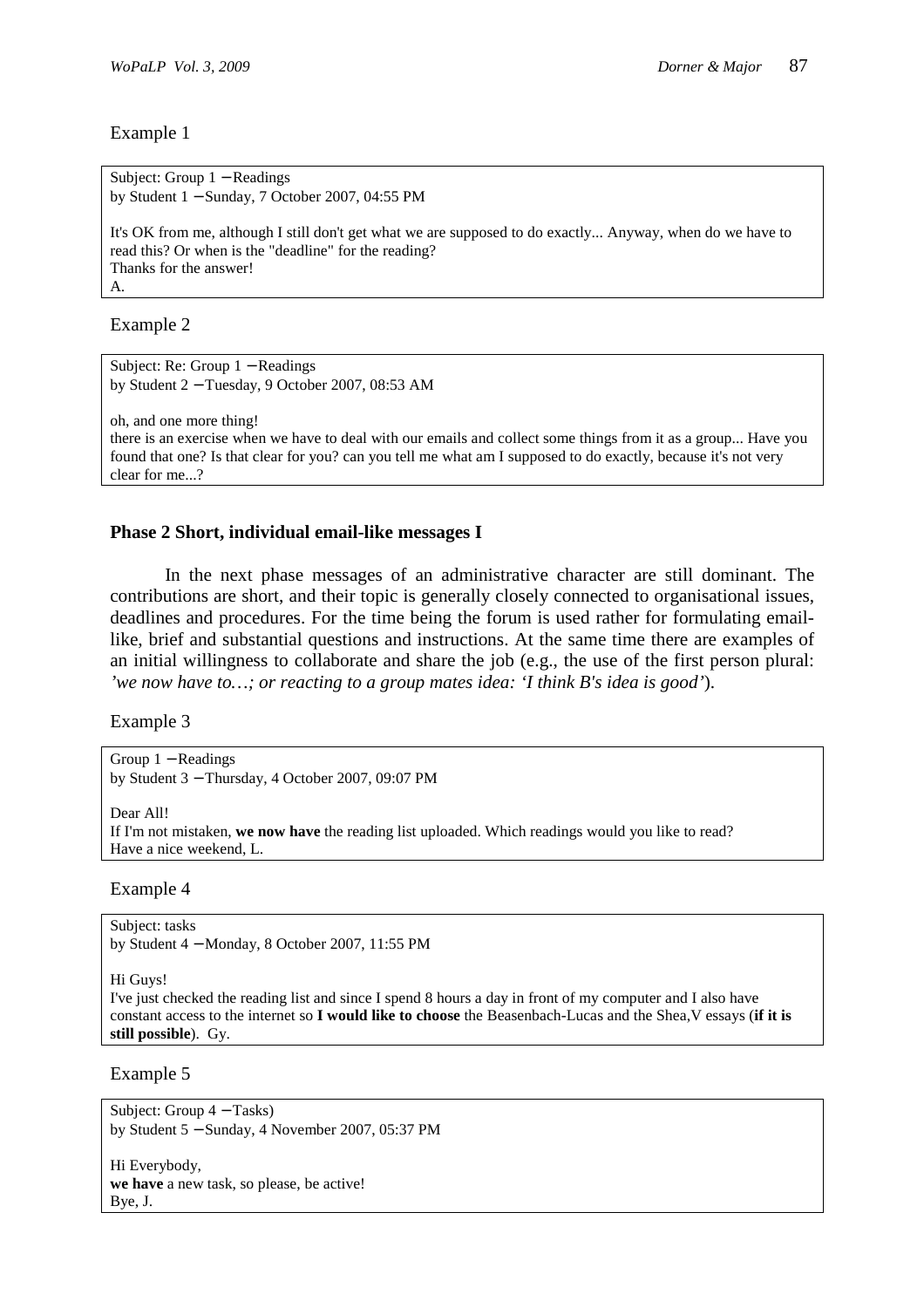Subject: Is there a need for e-mail style manuals in EFL contexts? What are the drawbacks of using e-mail communication in EFL learning and teaching processes? by Student 6 − Friday, 19 October 2007, 09:57 AM Hi, I can read the Gonglewski article or maybe something else too. **I think B's idea is good**, so I also try to post my part by Friday night. K.

#### **Phase 3 Short, individual email-like messages II**

We established a separate phase for demonstrations of active participation, i.e., interactions referring to the collective operation of the group. In these forum posts we spotted references to the task and duty allocation and to the moderate formation of a community. Example 8 reveals an interesting aspect of the blended learning scheme. The student expects feedback from her peers – which is an indispensable requirement of cooperation –, however, she defines a different communication tool than the online environment, the telephone. She gives an explanation for her preference, i.e., she makes clear that she has no internet access at home. The questionnaire survey we did at the beginning of the course showed that 3 out of 20 students had no internet access at home, which, as it turned out from the process evaluation, made regular online work difficult to some extent.

Example 7

Subject: Group 4 – first task as a group Student 7 − Sunday, 21 October 2007, 10:40 AM

I copied the task here into our forum so as to **make it visible for everyone**. So, people we are a bit late but please try to join and give some idea − **we have to do this task together** and the deadline is today − I hope midnight ☺

Example 8

Subject: Group 1 – Readings Student 8 − Friday, 19 October 2007, 07:15 AM

Hi! I checked my letters, as well. My results: (…)

I hope that this was what we were supposed to do. Have a nice weekend, and if we have to do something else additionally, please **send me an sms or give me a call** because I go home and I do not have Internet there. Thanks Zs.

#### **Phase 4 Short, individual messages on professional issues**

In this phase the contributions are of a more professional nature, but the students summarise their opinion in a relatively concise way, in just one or two sentences. These posts are usually still not connected to others' ideas. In Salmon's model (2000), this can be compared with stage three, when the students of the online course enter into interaction with each other in order to exchange information. The purpose of communication – similarly to the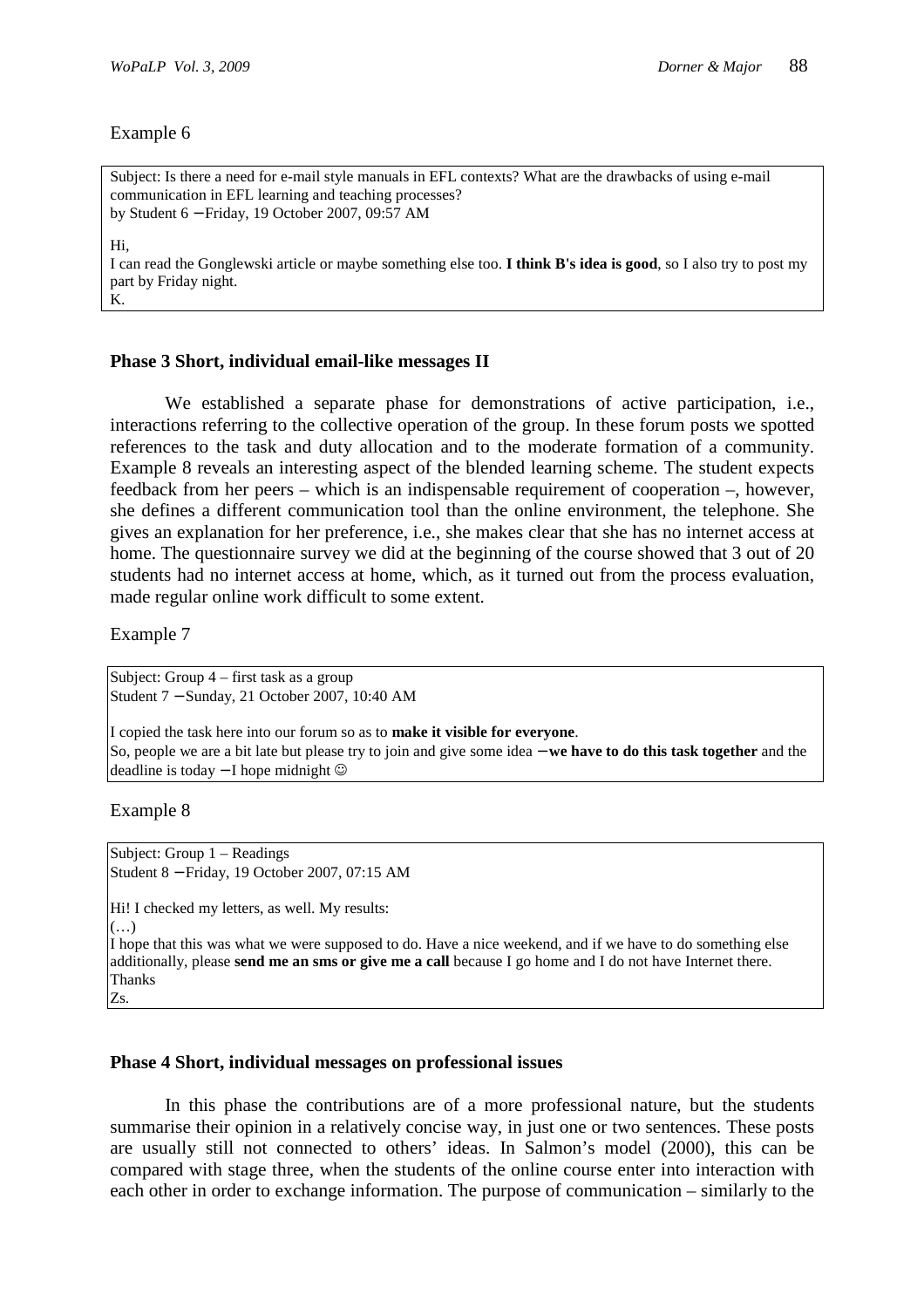quoted messages in this phase of ours  $-$  is primarily connected to the course (course material), but it is supplemented by supporting each other in reaching individual goals. Consequently, in this phase group goals are pushed into the background, but collaboration, even if in a rudimentary form, does manifest itself.

Example 9

Subject: Re: Is there a need for e-mail style manuals in EFL contexts? What are the drawbacks of using e-mail communication in EFL learning and teaching processes? by Student 5 − Friday, 19 October 2007, 10:08 AM

As for an e-learning course or an email project, well, it is not only about clicking the send icon. I think in these cases not only English, but also appropriate use of a computer is very important. In this way we can connect two different things. Can I call this a multidisciplinary approach of EFL? K.

Example 10

Subject: Group 1 – EFL Student 5 – Saturday, 27 October, 11:39 AM

I think yes, appropriate e-mail exists in EFL context if both the students and the teacher are motivated to write to each other regularly on different topics connected to learning. The teacher should monitor the style of writings. K.

## **Phase 5 Reaction to administrative issues**

The type of communication characteristic of Phase 5 can hardly be separated from the interactional mechanisms experienced in Phase 4, which is why Salmon (2000) in his model does not separate these two. On the basis of our sample we still thought it important to emphasise that in this phase contributions become a little longer: they more often contain reactions to previous posts even though the main topic of the interactions is still the detailed clarification of tasks, deadlines, duty allocation or the description of an initial solution.

Example 11

Subject: Group 1 – Readings Student 4 – Sunday, 18 November 2007 08:39 PM

Hi All!

The homepage is available, the problem is only that the last "e" is missing in this link we've got.

It's OK if we start the task with the openings and endings from our first task, that's a good idea. Also, Anna's ideas about our netiquette are really useful (meaning the two ponts she included).

My suggestions are the following:  $(\ldots)$ Do the others have any suggestions?

See you on Tuesday L.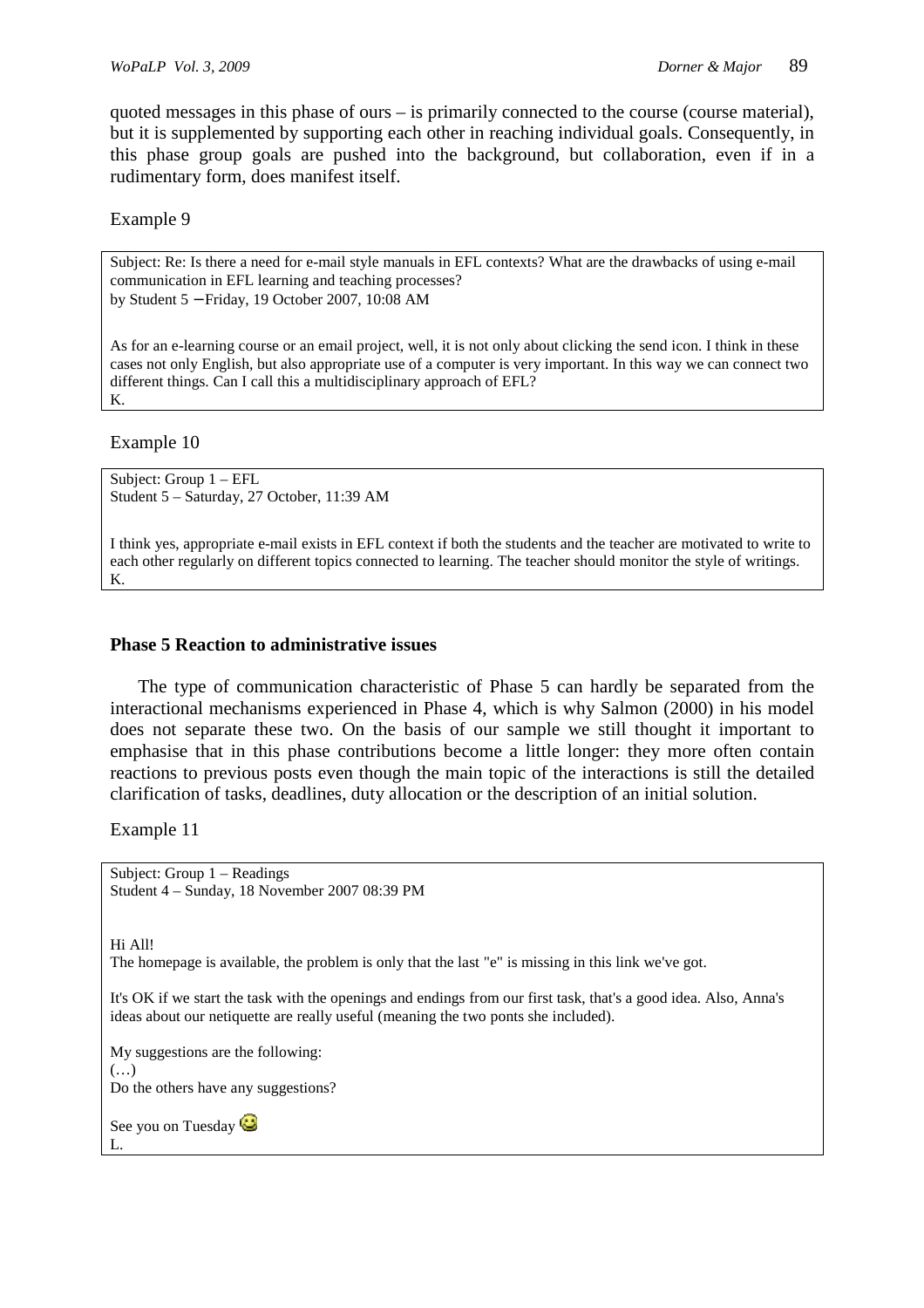Subject: Group 1 – Readings Student 1 – Wednesday, 17 October 2007, 09:28 AM If you agree, we could do the following: everyone could check his or her mails in a few minutes and list max. 5 openings and endings or some special structures, and I collect the whole thing to one sheet and give it in, if we have to give it in. My openings are (…) My endings are: (…) Thank you, see you, bye, take care, A.

#### **Phase 6 Reaction to a previous message on professional issues**

In this phase, interactions relate to real professional issues, and reactions to other group members' ideas as well as the expression of agreement or disagreement. Even personal and cooperative opinions emerge, which can be called the beginning of collaboration. In comparison with the model of Gunawardena, *et al*. (1997), these contributions belong to the category of reconciliation of interpretations, or the common construction of knowledge. In Salmon's model (2000) this is the stage of knowledge building. Thus this phase, besides focusing on on-task interactions, also contains rough dialogues of knowledge building within the group.

Example 13

Subject: Using e-mail successfully by Student 1 − Tuesday, 16 October 2007, 08:00 AM

**I agree that** successful email use is when a student can communicate, but not necessarily with a native speaker, but maybe with other learners from other countries, too. This might give the student a sense of success which motivates him or her in learning. However, email use in the class as a compulsory thing raises a very serious problem, too: What if someone doesn't have the internet? What if the student cannot afford it? Then we put him or her in a disadvantaged position compared to the classmates. So **I believe** that it can work only **if we know that** in our class there is nobody who lacks the opportunity to get connected to the net. A.

Example 14

 Subject: Question2 by Student 2 − Thursday, 18 October 2007, 06:43 PM

**In my opinion**, it is a drawback in teaching via Internet that children who do not have a computer or Internet connection may feel that they are excluded from the teaching-learning process because they have difficulties with the access to the information and with the communication with their mates and teachers.

I think that another problem is that learning and doing activities via computer is impersonal, and it can contribute to the alienation, which is a characteristic for our modern society.

In connection with the first question: **Does manual mean a book?**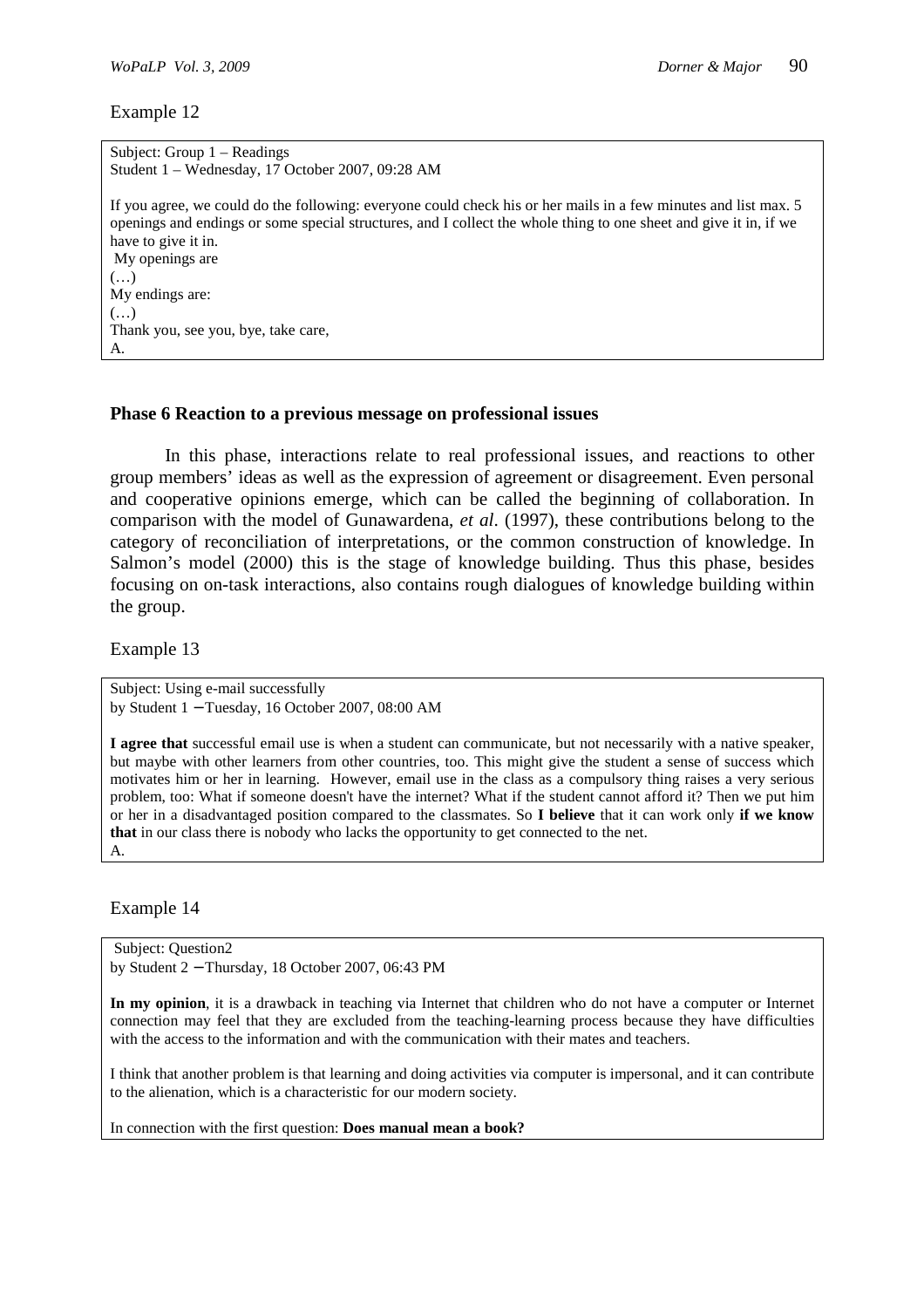## **Phase 7 Towards specifying or narrowing down a problem**

Interactions of Phase 7 are higher level manifestations of the collaborative knowledge building illustrated in Phase 6, since here reactions are completed by interpretations and explanations, and the main point of an interaction is to clarify or narrow down an issue.

Example 15

Subject: Re: Subject: Discussion by Student 4 − Friday, 19 October 2007, 08:02 PM

**I agree** that students have to be prepared for the "cyber space"; **now the question is how the teacher introduces them to Internet**. **I'm not an expert**, **but I think that** in a (relatively) big city the majority of the students have access to Internet at home as well as at school so they are familiar with the basic terms and rules. **However, in a typical Hungarian village Internet is unavailable**. In the best possible case, their school provides them computers, but students do not use them because they simply do not need (and have) Internet. **Moreover, a great number of Hungarian teachers,** especially the seniors, have not been taught how to use computer (and they have never heard about such thing as Internet). **So, at first** the teachers must be familiar with the "cyber space" (I still believe that the majority of the Hungarian teachers can not use Internet) **then** this cyber space should be available at every Hungarian school. It does not guarantee that students would use Internet, but maybe it offers a choice for better education.

#### **Phase 8 Debating, challenging peers, wording dilemmas**

This phase is a synthesis of the previous two, since here as well the contributions are about interactions connected to professional reactions, but personal interpretation plays an even more fundamental role. At the same time, we can also witness some debates, which are part of the process of formulating the group's collective standpoint (group cognition). The students represent a case for or against a group mate's or a smaller group's opinion, or define a dilemma.

Example 16

Subject: Re: Subject: Discussion By Student 1 − Sunday, 21 October 2007, 04:36 PM

(………..)

**And I would say that** they should be taught somehow, as emailing is a different context, requiring different skills -- and they have to become "appropriate" also in electronic communication, which makes us teachers responsible for this too. **My personal experience in whether students of today are at home with the internet is different from Gy's.** My mother teaches ECDL, within which Internet Skills is one subject. Just as her, **I was amazed** how much students, not just adults or the older generation, are so illiterate in searching/using the net. It IS something to teach. For many people it is not self-evident.

Example 17

Subject: EFL

by Student 2. − Tuesday, 13 November 2007, 09:02 AM

**I'm not that sure whether an "appropriate" e-mail exists or not.**.. I think that the main goal of an e-mail is to communicate the message. If it does communicate it, then the form does not matter that much. **However, I also think that** if a student is made aware of the conventions of email use, then it makes writing easier... **I'm not sure about this question, I just wanted to add my dilemma.** 

A.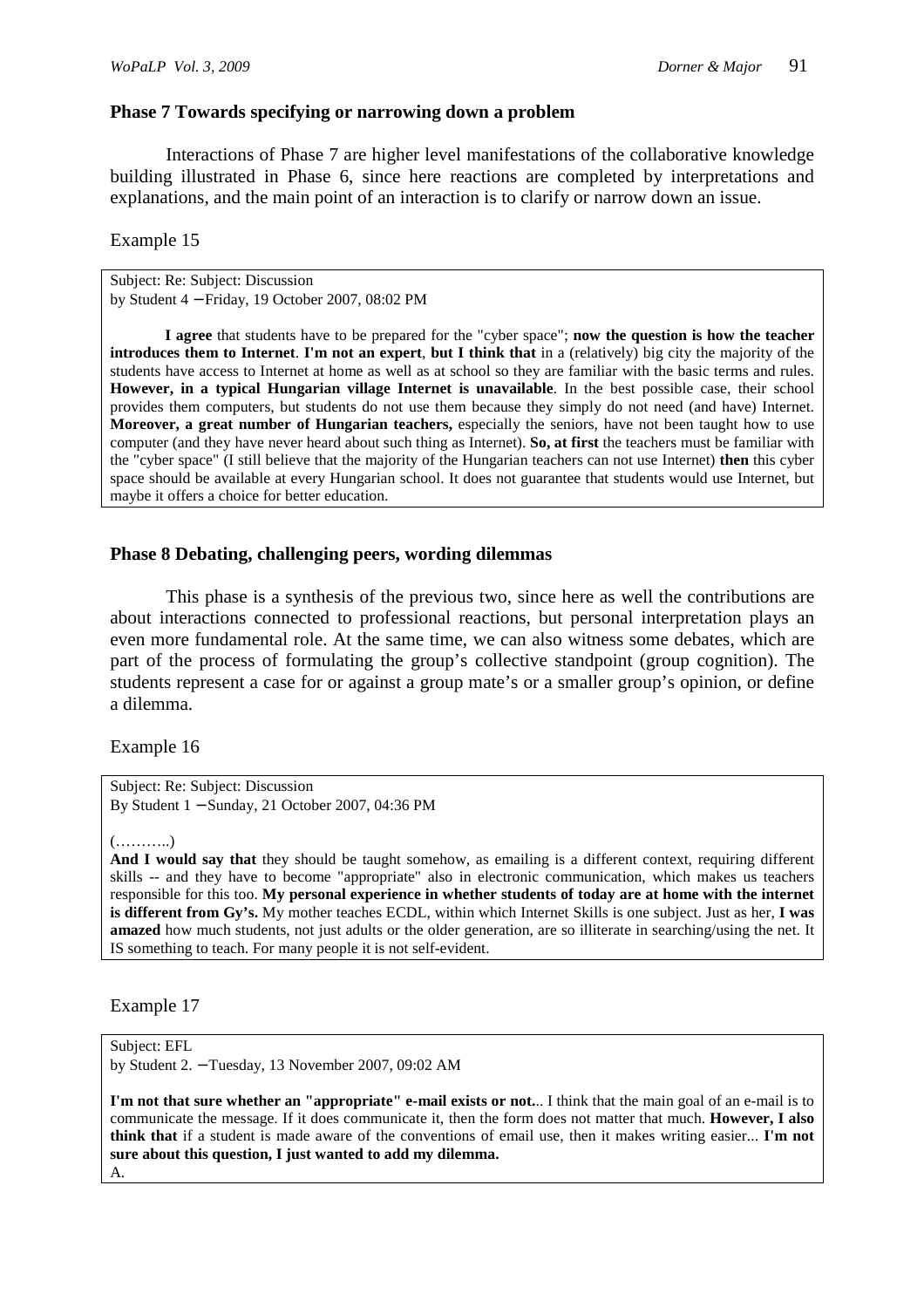## **Phase 9 Sharing experiences and reflection**

It is a characteristic phenomenon of any collaborative activity and professional discourse that the participants compare professional arguments with their own experience, or certain ideas or utterances provoke intensive emotional reactions. The last phase emerging from our sample was the open and honest sharing of personal experience, i.e. a higher level of reflection. We discovered and found it important to illustrate that the contributions containing strong emotional reactions were usually combined with high level cognitive presence, i.e. the knowledge-building discourses of Phases 6, 7 and 8 in the case of some students culminated in the interactions of Phase 9.

Example 18

Subject: video by Student 3 − Monday, 3 December 2007, 08:07 PM

**It is so amazing** what technology can do nowadays. This computer system must have a huge motivating power on kids. It must be very exciting to participate in this kind of program. **I would definitely like to** work on this kind of project. It provides so many interesting activities that I could never try out in real world. I think that it could be relevant in Hungary if the question of money did not exist.

Example 19

Subject: our group

by Student 4 − Tuesday, 4 December 2007, 12:51 AM

**My first impression was that it is very scary**. **I totally have goose bumps all over when just thinking of this idea**. I guess it is the future, if we want to go copying the US-based education system with all its positive and negative effects but **I am quite against** this future. I might be a conservative, but I see more harm in it than benefice. I do however see the value in some simulations that have already been used, in medicine or in navigating etc. -this gives a good possibility to experience something and avoiding the possibility of causing any damage.

However, I don't think computer programs that were designed by men can bring back reality as it really is, there are much more to life than a simple binary system... I mean many things can happen that cannot be foreseen.

**What really freaks me out is the where all this tendency could lead to**. I will never forget one time when I was in Melbourne and I went to the City museum to see the exhibition they had on, it was about aboriginals and the art of Australia. The museum was basically nowhere near my concept of a museum, it was more like an interactive display-show... There were very few old-styled labels or anything that simply had to be read, instead, there were a lot of machines, gadgets, sound, screens etc that instantly turned on when I went pass them and then an aborigine started crying out to me the story of how her family was massacred in the past. I could do nothing to stop these effects, and if I wanted more information on anything they had little machines where I could finally go to read about it....

**Anyway, the whole point of my story is the following**: I realized that no one payed any attention to the exhibited articles unless they could actually do something with them, they could push different buttons, touch things etc. **I think this is by far a very bad thing,** because it could mean that in the future unless we make whatever it is we want to present interactive nobody would be interested in it. If we continue on this paved road, my opinion is that, there will be no surprises to see the demand for this and the total neglegation of the valued old system -which is a great risk because the free interpretation of something is then basically lost. There is a limit to these systems whereby the possibilities of deciding about something yourself, of not being a victim of no influence or manipulation is basically lost. The system is designed by someone who decides on its content and it is not the person who actually experiences the system who has the right to think freely about it.

**Sorry if I wrote too much…**

 $(\ldots)$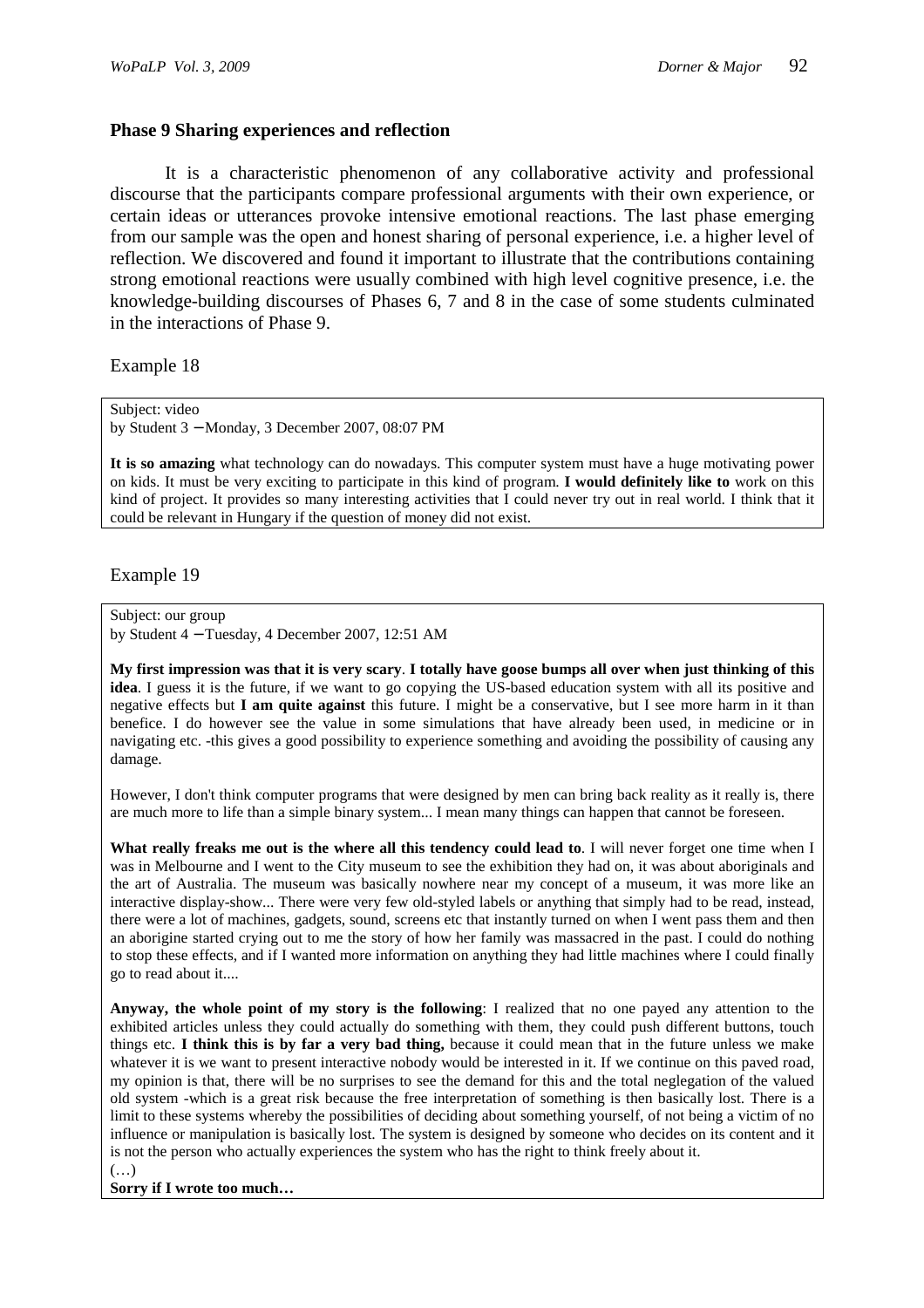#### Re: Group 1 − Readings by Student 1 − Sunday, 14 October 2007, 08:57 PM

**Sorry, I did not write so long but I** have been ill and I had to go home. I wrote my reaction to the article at home and I couldn't read your answers, **so sorry if I write something down you already mentioned.** 

#### **Reaction to Gongelowski Meloni…**

All the given ideas sound very well; however, there is a very big problem with these. The article does not set the prerequisites for these. The only problem the article mentions is that the teachers might have too much work by reacting to student's written works in e-mail. It seems to take it for granted that every student does have a computer and constant Internet-connection at home. **Sorry, it is my private thought that I think tha**t before such an assignment, the teacher should collect information whether the tasks and the readings are available for all students. For example, I live in a dormitory in Budapest and I have three room-mates. I can't constantly tell them that I need the Internet, and at home, I do not have Internet at all. This can make the Internet-tasks quite difficult. **I agree that** they are very useful but if you do not have the requirements for this, it is rather tiring and takes too much time. And I think that it is more important in a high school (in Hungary) because the universities expect computer and e-mail-work in a certain level. I think that we can encourage our students to e-mail-partners from another country or from a native EFL-learner or from the target language community if they have the requirements for this. **And what do you think about supplemental** activities per e-mail in case of a high-school student? I think that we should get information whether they do have time for this because next to this they might have different sport training, language courses or preparatory courses for the university. I do not think that one e-mail per week is too much but project works (per computer) can make problems for some students.

**Oh, and I realized that we do quite much from the tasks mentioned in the article,** for example: the forum work in little groups (we have to share the readings and we have to make a common project work), the e-mail communication with an EFL learner, the assignments and the articles are put in the Internet

However, the article answered our question for Module 1. It is very important that the effective e-mail communication does not have to be based on perfectly correct grammar. The emphasis is on the mutual understanding between the participators of the communication. It means that they can understand each other and they can reflect to each other's opinion or suggestions. The focus is on communication, on the authentic input the students can get due to this.

The highlighted part of our last example (*Oh, and I realized that we*…) is especially interesting because some elements of reflection and conscious learning can already be pinpointed. The student discovers that the experiment they are working on together is actually the realisation of what they have read about, and this awareness is probably the first step towards conscious collaborative learning, which is the fifth and last phase of Salmon's (2000) model, and in the interpretation of Gunawardena, *et al*. (1997) it is the phase of proposed synthesis, or testing and modifying collective construction and applying the newly constructed meaning.

# **5 Lessons learnt**

Additional to the above described stages identified in the present pedagogical scenario (which in themselves are the answer to our main research question concerning *how collaboration evolves* in a teacher training course designed in a blended form), we detected *various implications* and drafted *useful suggestions* concerning the integration of this new educational paradigm and instructional design in classroom practice at university-level. We summarise these as *lessons learnt* in the following paragraphs.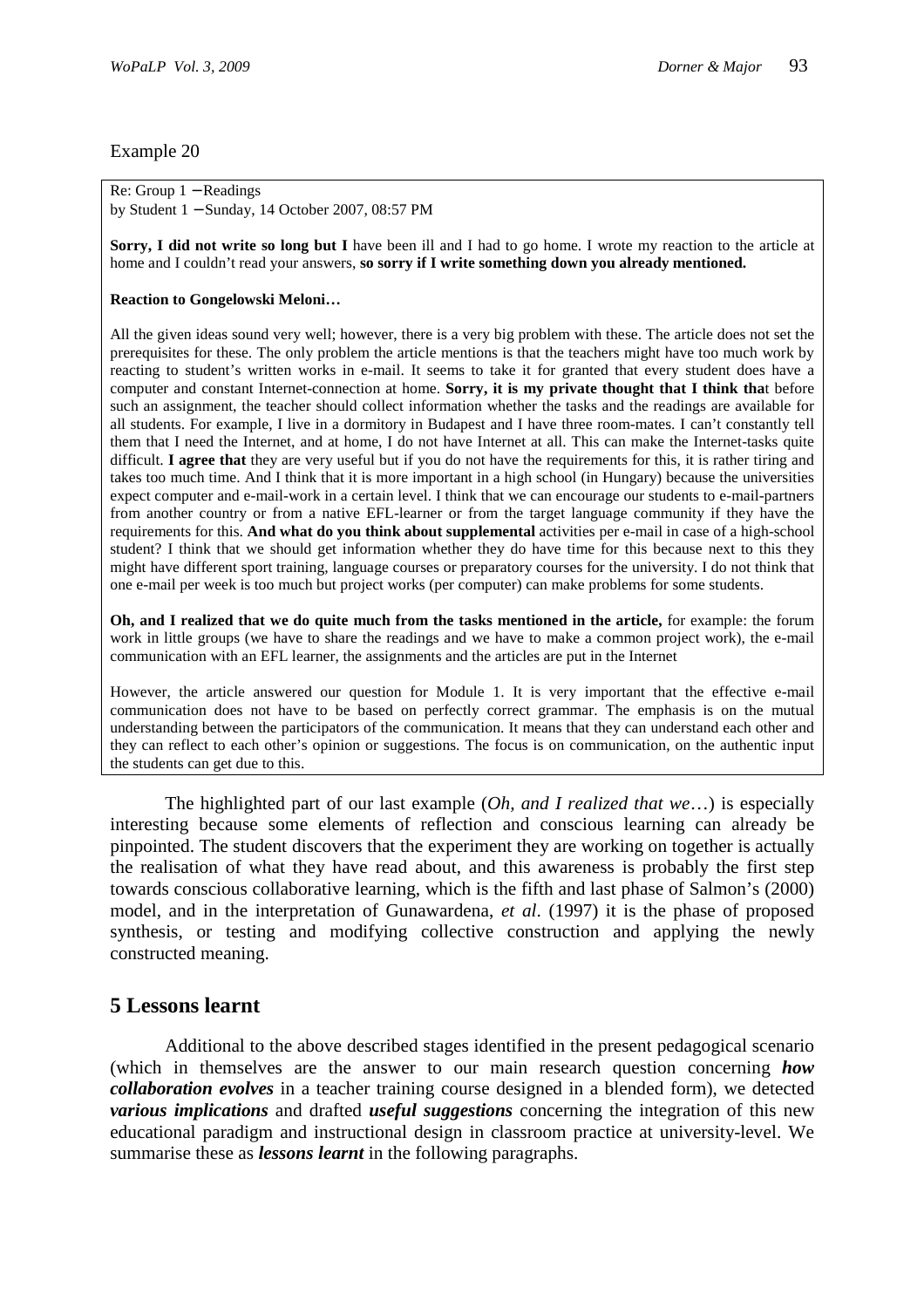Where the blended or online course is the participants' first encounter with VLEs and their use of this medium, the first few months are absolutely necessary for them to familiarise themselves with the system, to learn and experience what a forum discussion or a contribution is like and to get used to the fact that it is possible 'to learn' in this way. The type of discourse going on during this initial period does not yet reflect high level collaborative processes, but it will probably go through similar phases as the nine ones we introduced, which we believe are indispensable as a starting point for collaborative learning. In our case this has happened only when we 'had a second go' during the following term.

It was a very clear lesson for us to draw that the students should experience the experiment as 'learning'. The post-course discussions and the feedback the participants gave showed unambiguously that although they had come across the notion of collaborative learning during their studies, they generally had no personal experience of it. Their views and beliefs about learning are naturally based on their own experience, and in their usual learning environment 'learning is an individual activity', the main sources of which are the teacher and the library. It is difficult for them to take groupwork and its final product seriously because according to tradition 'this is only a kind of game', and they expect evaluation to refer to individual performance rather than to the process or to the group product.

At the same time, we experienced that a considerable advantage of online communication affecting group dynamics as well is the fact that those members of the group who are usually quiet during the classes might take part in the professional discussions through this medium. In addition, working in small groups made it possible for certain group members to get to know some peers more profoundly.

It was a significant finding for us that in the case of groups who are relatively inexperienced in collaboration (or who experience their first encounter with online communication), detailed and thorough planning, step-by-step guidance (defining sub-tasks, deadlines, products) is of paramount importance. As mentioned above, the 'level of prestructuring' plays a vital role in the success of experiments like this. This is why it is an absolute necessity to set goals in advance together with the participants. To make the students aware of the purpose of the experiment is a decisive motivational factor, so it is extremely risky not to discuss it thoroughly with the students at the beginning.

Evaluation is an essential part of the learning and teaching process, which is absolutely necessary when a task has been completed. As we mentioned before, with this group we omitted evaluation after the first module, and this unfortunately decreased the motivation for further work to a great extent. Our later experiments proved conclusively that all products (sub-tasks, summaries, etc.) should be evaluated immediately with regard to activities within the small group, or the comparison of the achievement of all the groups.

This is how far we got in our own learning process with this group experiment and we are trying to make use of all this experience in moderating and facilitating online collaboration with new groups in the future. We believe that the online element has a definite place in teacher training courses, since teachers of the future can no longer be efficient without using these tools as an integral part of their own metholodogical toolkit.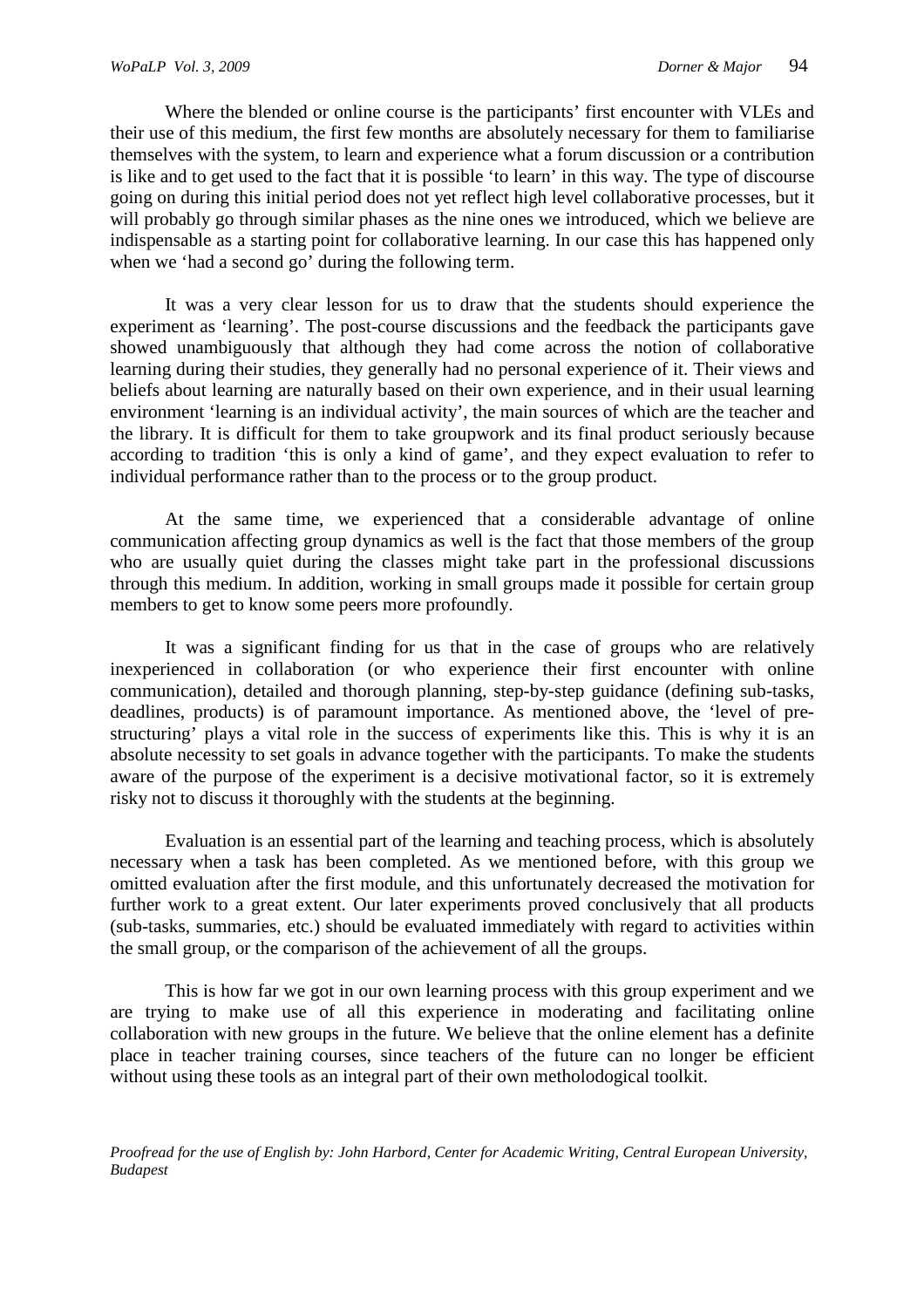#### **References:**

- Baker, M.J., & Lund, K. (1997). Promoting reflective interactions in a computer-supported collaborative learning environment. *Journal of Computer Assisted Learning, 13*, 175- 193.
- Brush, T.A. (1998). Embedding cooperative learning into the design of integrated learning systems: Rationale and guidelines. *Educational Technology Research & Development, 46*, 5-18.
- Collazos, C., Guerrero, L., Pino, J., & Ochoa, S. (2002). Evaluating collaborative learning processes. In J.M. Haake & J.A., Pino (Eds.), *Proceedings of the Eighth International Workshop on Groupware (CRIWG 2002)* (pp.203-221). La Serena, Chile, LNCS 2440. Berlin: Springer Verlag.
- Daradoumis, T., Martinez-Mones, A., & Xhafa, F. (2006). A layered framework for evaluating on-line collaborative learning interactions. *Human-Computer Studies, 64*, 622-635.
- Dillenbourg, P., Baker, M. Blaye, A., & O'Malley, C. (1996). The evolution of research on collaborative learning. In P Reinmann, H. & Spada (Eds.), *Learning in humans and machines: Towards an interdisciplinary learning science* (pp.189-211). Oxford: Elsevier.
- Dillenbourg, P. (1999). What do you mean by "collaborative learning"? In P. Dillenbourg (Ed.), *Collaborative learning: Cognitive and computational approaches* (pp.1-19). Amsterdam: Pergamon-Elsevier Science.
- Fahy, P., Ally, M., Crawford, G., Cookson, P.S., Keller, V., & Prosser, F. (2000). The development and testing of a tool for analysis of computer mediated conferencing transcripts. *Alberta Journal of Educational Research, 46*, 85-88.
- Fuchs, L.S., Fuchs, D., Kazdan, S., Karns, K., Calhoon, M.B., & Hamlett, C.L. (2000). Effects of workgroup structure and size on student productivity during collaborative work on complex tasks. *Elementary School Journal, 100*, 183-212.
- Garrison, D.R., Anderson, T., & Archer, W. (2001). Critical thinking, cognitive presence, and computer conferencing in distance education. *American Journal of Distance Education, 11*, 1-14. http://communitiesofinquiry.com/files/CogPres\_Final.pdf
- Gunawardena, C.N., Lowe, C.A., & Anderson, T. (1997). Analysis of global online debate and the development of an interaction analysis model for examining social construction of knowledge in computer conferencing. *Journal of Educational Computing Research*, *17*(4), 397-431.
- Henri, F. (1992). Computer conferencing and content analysis. In A.R. Kaye (Ed.), *Collaborative learning through computer conferencing* (pp.117-136). Berlin: Springer Verlag.
- Johnson, D.W. (1982). Student-student interaction: The neglected variable in education. *Educational Research, 10*, 5-10.
- Jonassen, D.H., & Kwon, H.I. (2001). Communication patterns in computer-mediated and face-to-face group problem solving. *Educational Technology Research & Development, 49*, 35-51.
- Lehtinen, E. (2003). Computer-supported collaborative learning: An approach to powerful learning environments. In De Corte, E., Verschaffel, L., Entwistle, N., & Van Merriënboer, J. (Eds.), *Powerful learning environments: Unraveling basic components and dimensions. (Advances in Learning and Instruction Series)* (pp.35-53). Oxford: Elsevier Science.
- Lipponen, L. (2001). *Computer-supported collaborative learning: from promises to reality*. Doctoral dissertation, University of Turku, series B, Humaniora, *245*.